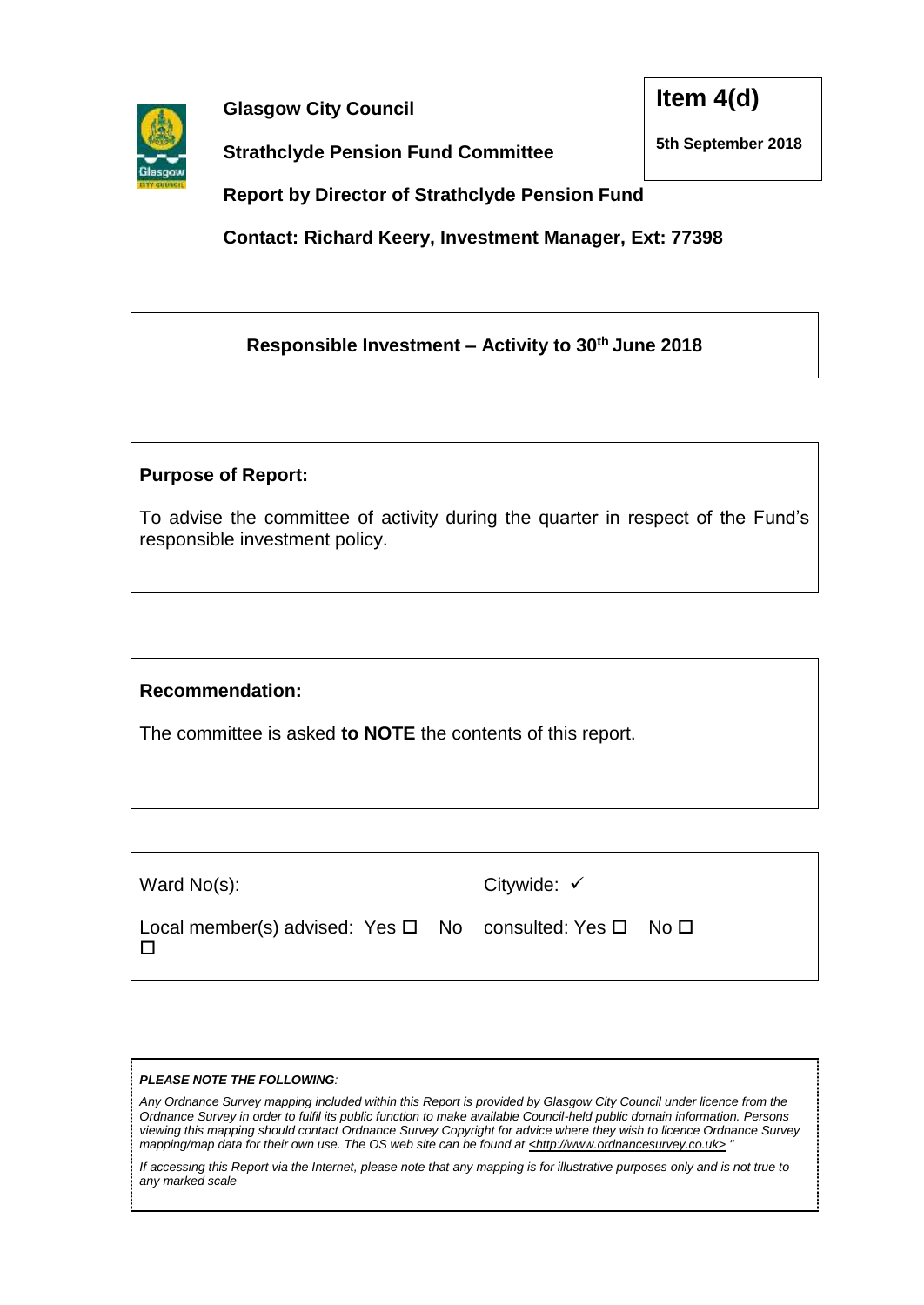## **1 Background**

The Fund became a signatory to the United Nations Principles for Responsible Investment in 2008, and has adopted the principles as its responsible investment policy. The principles are set out in full in Appendix 1 together with a summary of the Fund's strategy for applying them in practice.

## **2 Activity: Quarter 2 2018**

A summary of activity against each of the principles is provided below.

## **2.1 We will incorporate Environmental, Social and Governance (ESG) issues into investment analysis and decision-making processes**

## **2.1.1 Investment Managers**

The majority of the Fund's investment analysis and decision-making is outsourced to external investment managers. The managers all have different investment philosophies and processes and address ESG issues in different ways. ESG risks and opportunities are considered as part of company analysis, and managers engage regularly with portfolio companies on these issues. The Funds external investment managers are assisted by **Global Engagement Services (GES)** who co-ordinate engagement efforts and provide detailed research to focus the collaborative effort of the managers.

At its meeting on 18th May 2018 the Strathclyde Pension Fund Board discussed concerns regarding **DXC Technology** (Legal & General) and **Hewlett Packard Enterprise** (Oldfield Partners). Correspondence had been received from constituents regarding DXC Technology and Hewlett Packard Enterprise involvement in Israel's occupation of Palestinian Territories and whether such activities were compatible with Strathclyde Pension Fund's responsible investment policy. It was agreed that a report would be obtained from the Fund's engagement partner, **GES**, on the full extent of these companies' involvement in Israel's occupation of Palestinian Territories and whether such activities were compatible with Strathclyde Pension Fund's responsible investment policy. In the report provided to the Board GES did not identify explicit violations of human rights or international humanitarian law for either company. GES also determined that there were no current violations under the Fund's responsible investing policy. GES advised that information was lacking in several core areas and that these will be kept under observation by GES for the next two years unless satisfactory answers are obtained prior to that date. GES also suggest a number of courses of action which companies, investors and asset managers may consider to avoid human rights violations in this context. The Fund will consider these further in conjunction with the relevant investment managers with a view to engagement with the companies.

*Executive Summary of the report is included at Appendix 2*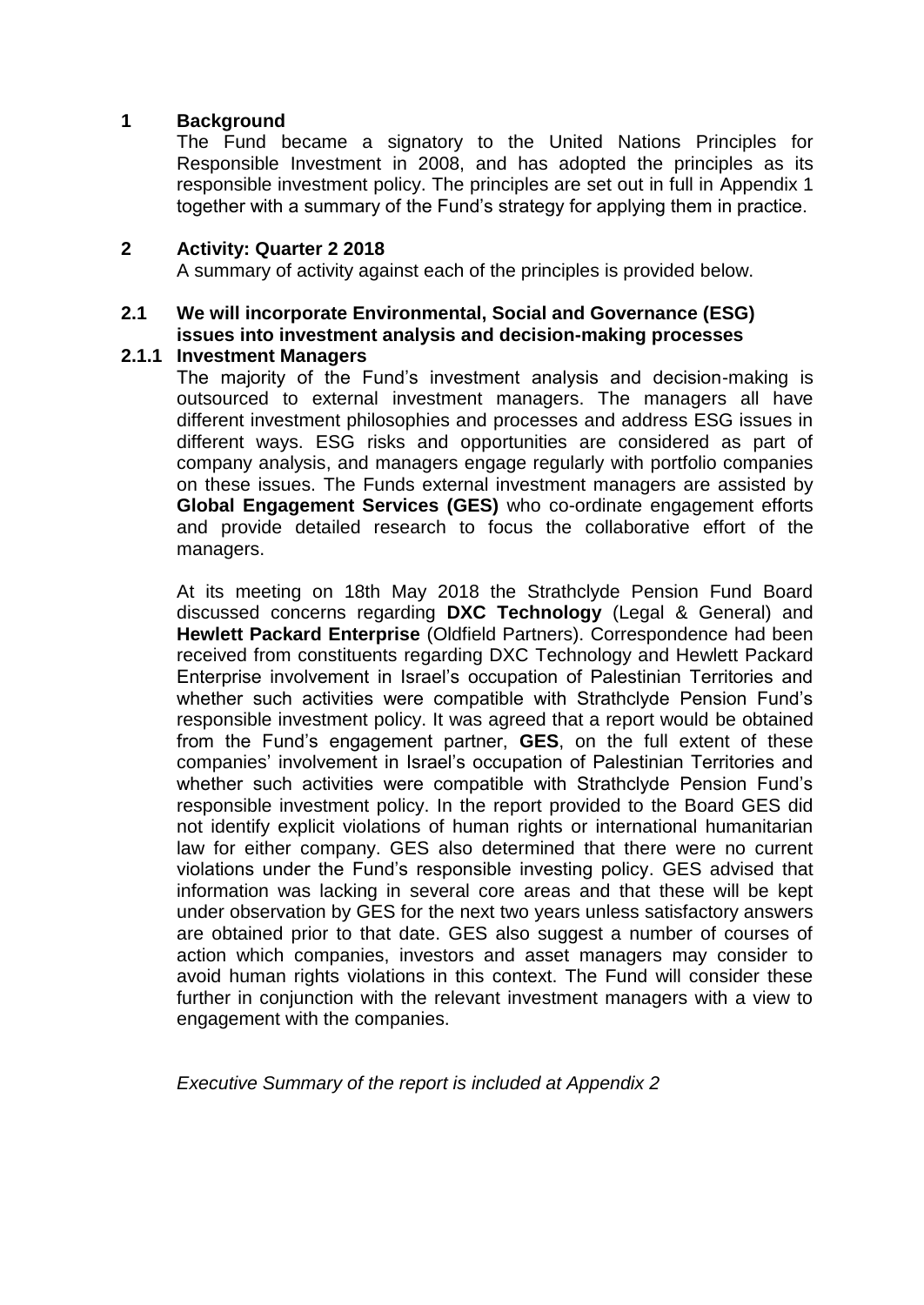## **2.1.2 Direct Investment Portfolio (DIP)**

The SPF Committee and officers are more directly involved in analysis and decision making in respect of the Fund's Direct Investment Portfolio (DIP). Strong investment fundamentals in proposals for DIP are usually enhanced by a positive local, economic or ESG impact which adds value to the investment rationale. Total commitments by DIP as at 30<sup>th</sup> June 2018 are summarised as follows.



Renewable energy investments span a number of UK sub-sectors including onshore and offshore wind, solar, small scale hydro and community power schemes. Credit allocations are primarily to UK small company debt financing. The property allocation is to the Fund's own Clydebuilt Portfolio which invests within the Strathclyde area.

*Progress of DIP investments during the quarter is summarised in Appendix 3.* 

# **2.2 We will be active owners and incorporate ESG issues into our ownership policies and practices**

Main activities in this area are:

- voting at company AGMs and EGMs in respect of listed equity holdings.
- engagement with portfolio companies and
- direct oversight of companies within the DIP and private equity portfolios.

## **2.2.1 Voting**

The Fund ensures that the votes attaching to its holdings in all quoted companies are exercised whenever practical. The Fund's voting policy is exercised by its investment managers in accordance with their own corporate governance policies, and taking account of current best practice including the UK Corporate Governance and Stewardship Codes.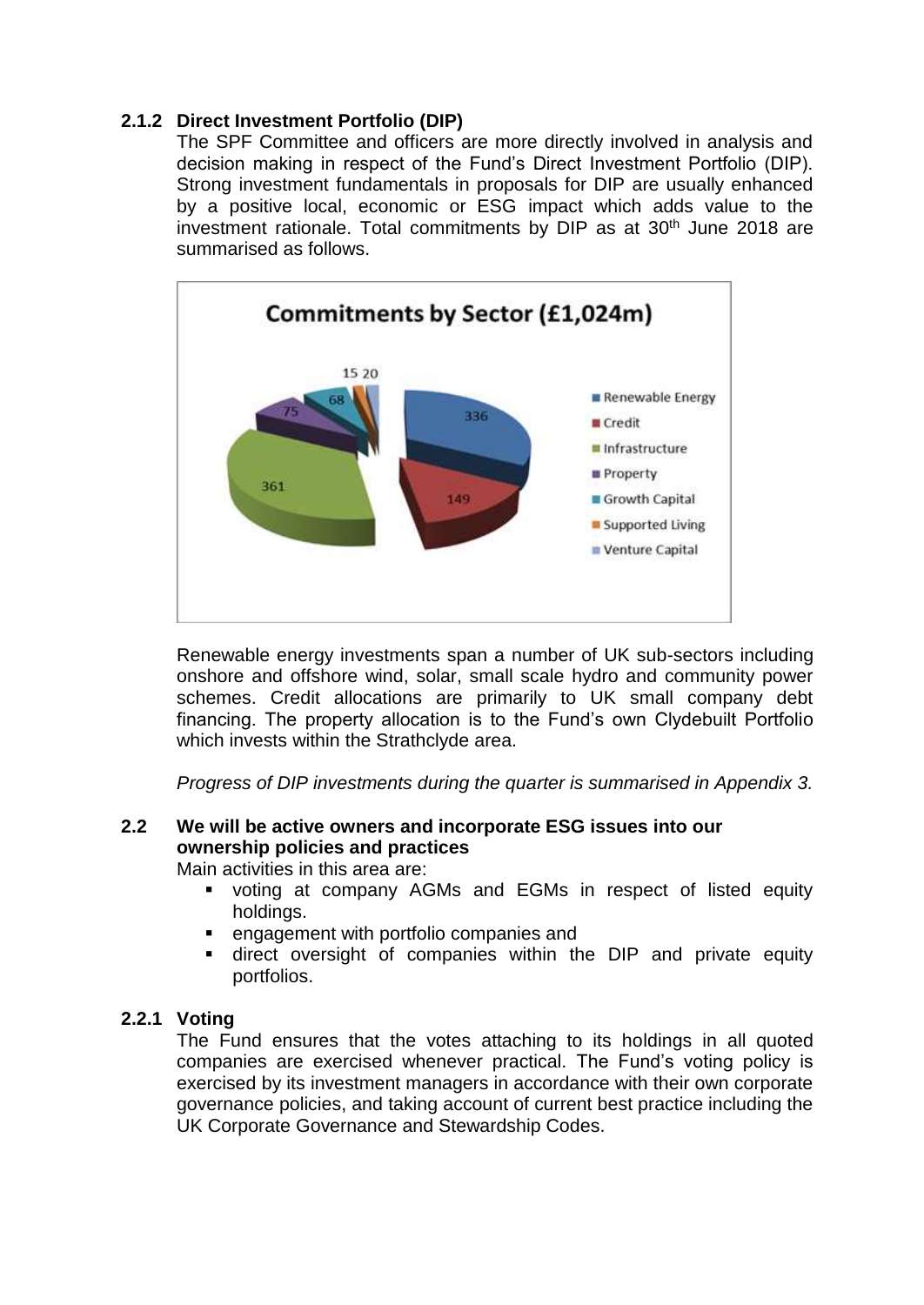Managers' voting activity during the quarter to 30<sup>th</sup> June 2018 is summarised as follows.

| Voting activity to 30th June 2018 |        |      |  |  |
|-----------------------------------|--------|------|--|--|
|                                   |        | (%)  |  |  |
| <b>Total meetings</b>             | 3,542  |      |  |  |
| Votes for                         | 39,616 | 85   |  |  |
| Votes against                     | 6,270  | 13   |  |  |
| <b>Abstentions</b>                | 633    |      |  |  |
| Not voted                         | 325    |      |  |  |
| <b>No. of Resolutions</b>         | 46.844 | IOIO |  |  |

Most resolutions involve routine matters of business and the expectation would be for managers to vote for the majority of proposals.

Whilst the overall incidence of votes against may appear low it is carefully targeted. **Legal & General** report that they voted against:

- at least one resolution at 94% of US company meetings.
- 73% of all remuneration resolutions in Europe.
- all Asia-Pacific non-salary compensation resolutions.

*Further details of voting activity are set out in Appendix 4*.

## **2.2.2 Engagement**

Engagement highlights during the quarter include the following.

- **Baillie Gifford** reported engagement with South African based multinational internet and media group **Naspers** to discuss corporate governance issues and executive remuneration
- **Legal and General** conducted 35 company meetings during the quarter. Environmental issues were discussed at 17 meetings and Governance topics including remuneration issues were discussed at 28 of those meetings. The environmental issue of disposable coffee cups at Costa Coffee was the focus of engagement with **Whitbread**. Engagement with French food retailer **Carrefour SA** focused on succession process of the Chairman position and new remuneration structures. And Legal and General engaged with **Anadarko Petroleum** regarding a shareholder proposal asking the company to report on the long-term impacts on their resource portfolio and business strategy of limiting global warming to no more than two degrees Celsius.
- The Fund's engagement overlay provider, **GES**, provided engagement reports on a range of recent company engagements including with **HSBC Holdings** (Baillie Gifford) regarding financial crime; **Phillips 66** and **Enbridge Energy Partners** (Legal & General) regarding the Dakota Access Pipeline project and the rights of indigenous peoples.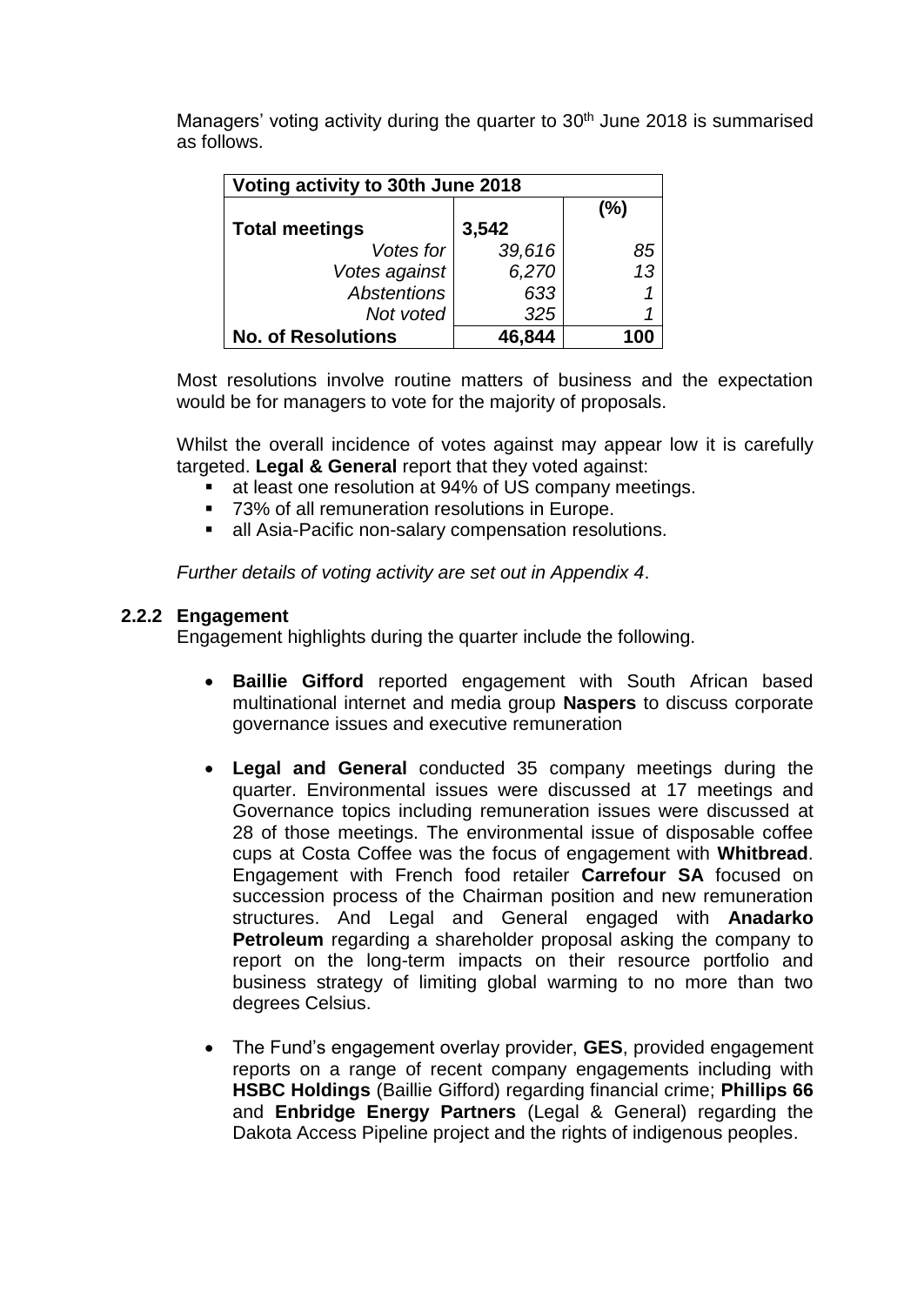*Further details of engagement activity are set out in Appendix 5.* 

## **2.3 We will seek appropriate disclosure on ESG issues by the entities in which we invest**

Improved disclosure is a recurring theme of engagements with portfolio companies by investment managers, GES and various investor forums in which the Fund participates.

- **Baillie Gifford** met with the CEO of **Ryanair** to discuss how the business has been progressing since the flight cancellations last year and met the head of sustainability at **Brambles** to discuss the company's approach to sustainability in its supply-chain logistics business.
- **GES** provided a report on social media and social networking service company **Facebook** regarding data security. (Veritas, Legal & General) and a report on pollution incidents at multinational chemical company **DowDuPont Inc**. (Lazard, Legal & General).

*Further details are set out in Appendix 6.*

## **2.4 We will promote acceptance and implementation of the Principles within the investment industry**

All of the Fund's investment managers are signatories to the principles. Many managers within the Direct Investment Portfolio are also signatories. However for some this will be less appropriate due to the specialised nature of their activities. The Fund strongly encourages managers to become signatories and to adhere to the principles.

*Further details are set out in Appendix 7.*

## **2.5 We will work together to enhance our effectiveness in implementing the Principles**

The Fund seeks to improve the effectiveness of company engagement and voting by acting collectively with other like-minded investors. To this end the Fund participates in a variety of industry initiatives and forums. This also involves collaborative lobbying on government and industry policy and regulations regarding ESG issues. The Fund is represented across a range of initiatives working with institutional investors, charities and interest groups on themes as diverse as renewable energy, animal welfare and child labour.

*Further details of these collaborative initiatives are set out in Appendix 8.* 

## **2.6 We will report on our activities and progress towards implementing the Principles**

The quarterly committee report on responsible investment activity is available on the Fund's website at www.spfo.org.uk.

 Legal & General, Baillie Gifford, JP Morgan, Henderson, Veritas and Oldfield Partners provided reports on ESG engagement during the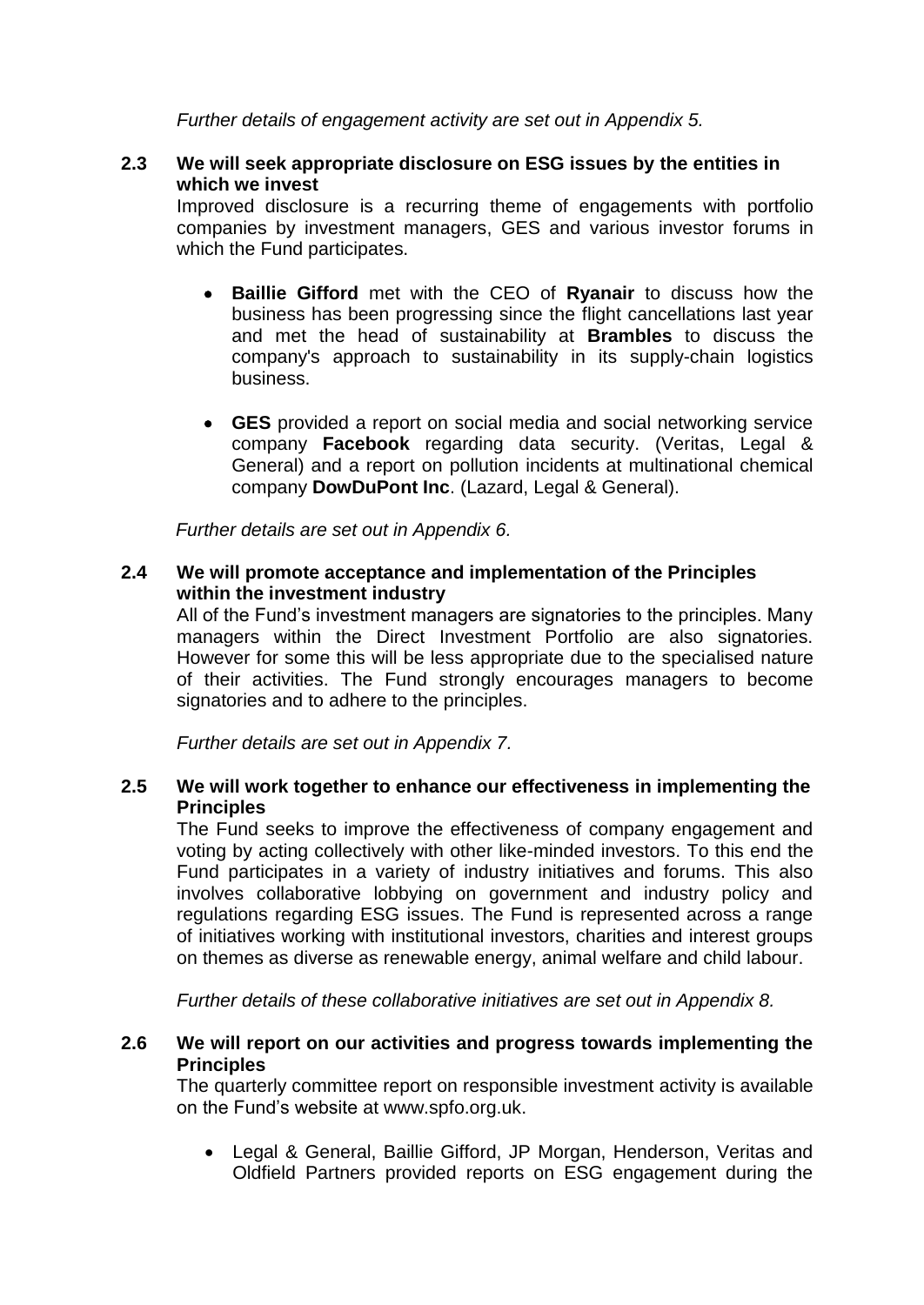quarter. GES provided a full engagement report for the quarter and an engagement progress update on individual portfolio companies.

- The responsible investment charity **ShareAction** provided an update of progress on the **Investor Decarbonisation Initiative** and the **Living Wage** collaborative initiative.
- The **Institutional Investors Group on Climate Change** (IIGCC) published their 2018 Global Investor Statement to Governments on Climate Change*.*
- The Fund co-signed a statement marking the five-year anniversary of the collapse of the Rana Plaza Building in Bangladesh and the success of the subsequent **Bangladesh Accord on Fire and Building Safety**

*Details of activity during the quarter are set out in Appendix 9.*

## **3 Other Developments**

Appendix 10 sets out details of other ESG developments during the quarter.

## **4 Conclusion**

The activity reported above confirms further progress and a high level of compliance with the Fund's policy on responsible investment.

## **5 Policy and Resource Implications**

## **Resource Implications:**

| Financial: | No issues |
|------------|-----------|
| Legal:     | No issues |
| Personnel: | No issues |

*Procurement:*

## **Council Strategic Plan:** Not applicable

## **Equality Impacts:**

| Does the proposal                                                            | Equalities issues are a frequent subject of                            |
|------------------------------------------------------------------------------|------------------------------------------------------------------------|
| support the                                                                  | engagement with investment managers and                                |
| <b>Council's Equality</b>                                                    | portfolio companies as part of the Responsible                         |
| <b>Outcomes 2017-22</b>                                                      | Investment strategy.                                                   |
| What are the<br>potential equality<br>impacts as a result<br>of this report? | Recent engagement on equalities issues is<br>described in this report. |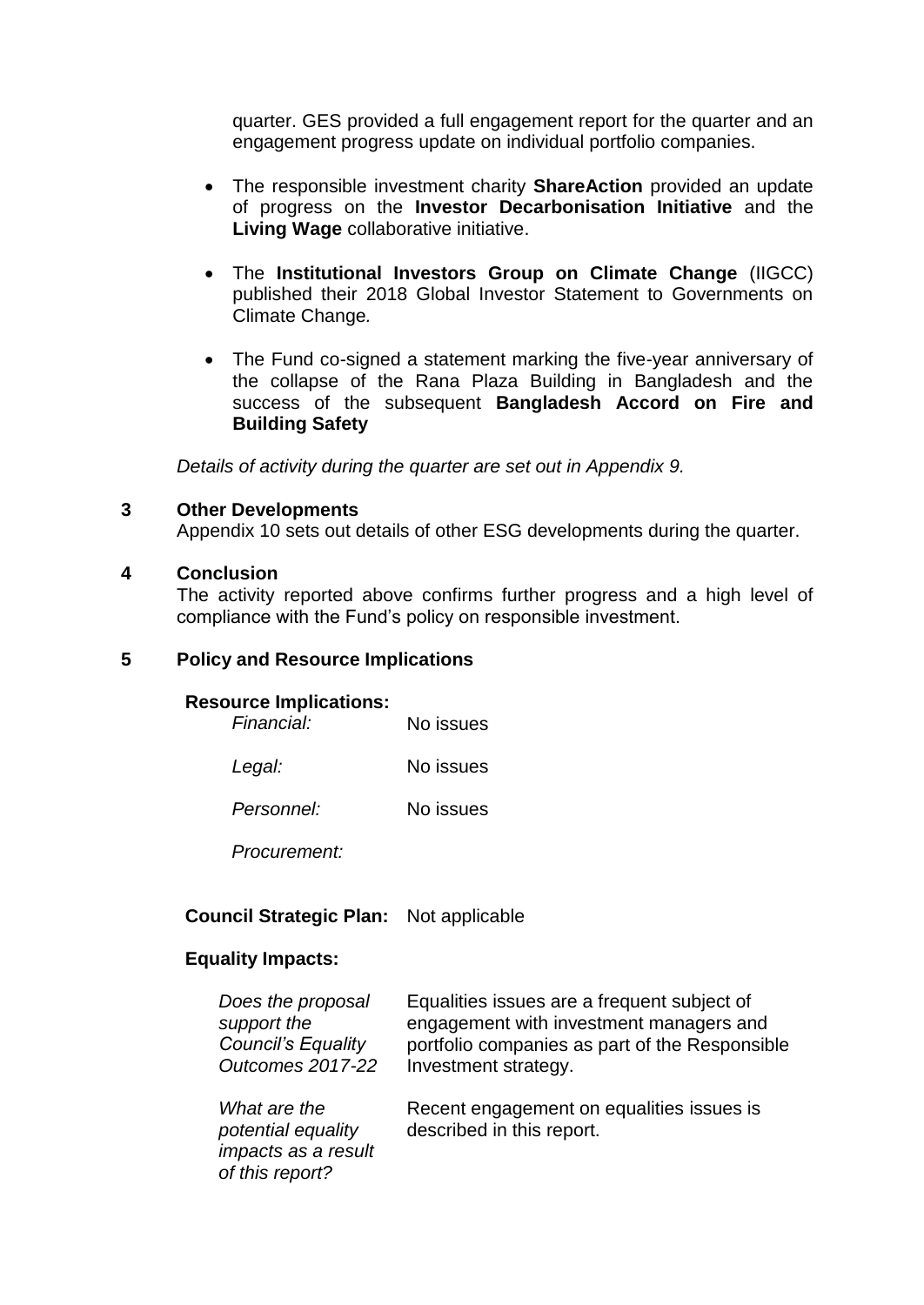# **Sustainability Impacts:**

| Environmental: Recognising environmental, social and<br>governance issues is fundamental to the Fund's<br>responsible investment policy. |
|------------------------------------------------------------------------------------------------------------------------------------------|
| Social: Recognising environmental, social and                                                                                            |
| governance issues is fundamental to the Fund's                                                                                           |
| responsible investment policy.                                                                                                           |
| Economic: Recognising environmental, social and                                                                                          |
| governance issues is fundamental to the Fund's                                                                                           |
| responsible investment policy.                                                                                                           |
|                                                                                                                                          |
|                                                                                                                                          |

**Privacy and Data Protection impacts:** None.

## **6 Recommendation**

The Committee is asked to NOTE the contents of this report.

| <b>Appendices</b> |                                                                 |
|-------------------|-----------------------------------------------------------------|
| $\mathbf{1}$ .    | Responsible investment policy and strategy                      |
| 2.                | <b>GES Report: DXC Technology and HPE</b>                       |
| 3.                | DIP activity: quarter to 30th June 2017                         |
| 4.                | Voting activity: quarter to 30th June 2018                      |
| 5.                | Engagement activity: quarter to 30 <sup>th</sup> June 2018      |
| 6.                | Disclosure on ESG Issues: quarter to 30 <sup>th</sup> June 2018 |
| 7.                | <b>UNPRI signatories</b>                                        |
| 8.                | <b>Collaborative initiatives</b>                                |
| 9.                | Collaborative initiatives: activity during the quarter          |
| 10.               | Other developments during the quarter                           |
|                   |                                                                 |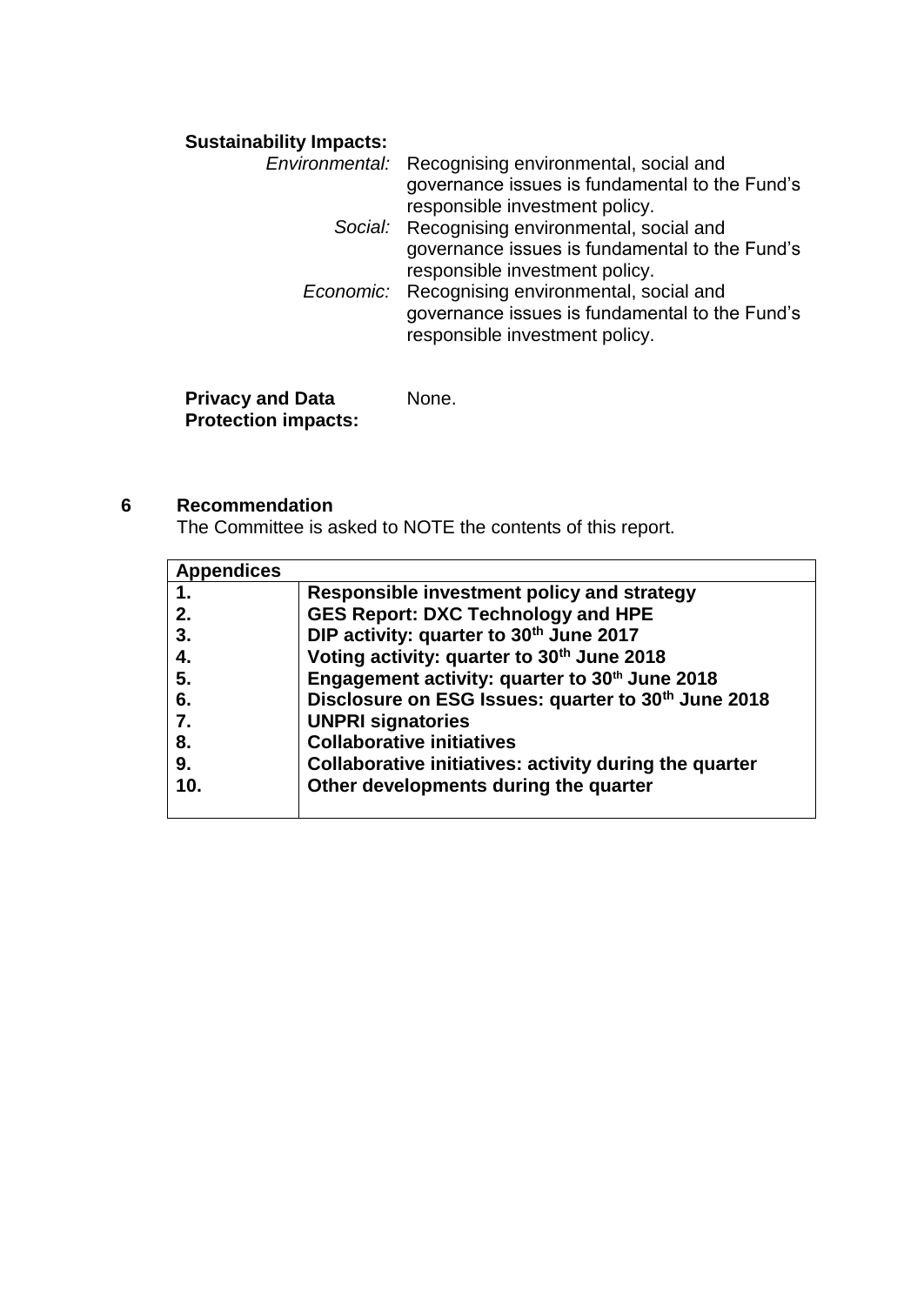# **Responsible Investment Policy and Strategy**

## **Policy**

The Fund has adopted the United Nations Principles for Responsible Investment as its investment policy. The text of the principles is set out below.

## **UN Principles for Responsible Investment**

As institutional investors, we have a duty to act in the best long-term interests of our beneficiaries. In this fiduciary role, we believe that environmental, social, and corporate governance (ESG) issues can affect the performance of investment portfolios (to varying degrees across companies, sectors, regions, asset classes and through time). We also recognise that applying these Principles may better align investors with broader objectives of society. Therefore, where consistent with our fiduciary responsibilities, we commit to the following:

- **1.** We will incorporate ESG issues into investment analysis and decisionmaking processes.
- **2.** We will be active owners and incorporate ESG issues into our ownership policies and practices.
- **3**. We will seek appropriate disclosure on ESG issues by the entities in which we invest.
- **4.** We will promote acceptance and implementation of the Principles within the investment industry.
- **5.** We will work together to enhance our effectiveness in implementing the Principles.
- **6**. We will each report on our activities and progress towards implementing the Principles

We encourage other investors to adopt the Principles.

## **Strategy**

Responsible Investment activity is carried out by:

- the Fund's investment managers who are required to exercise the Fund's voting rights, to incorporate analysis of ESG issues into their investment analysis and expected to engage on these issues with the companies in which they invest;
- Global Engagement Services (GES), a specialist responsible investment engagement overlay provider appointed by the Fund in 2012 and again in 2014; and
- the Fund itself through direct engagement, and collaboration with other investors including the Local Authority Pension Fund Forum (LAPFF), ShareAction, Institutional Investor Group on Climate Change (IIGCC), Carbon Action and other ad hoc alliances.

A quarterly committee report on responsible investment activity is available on the Fund's website at: *www.spfo.org.uk*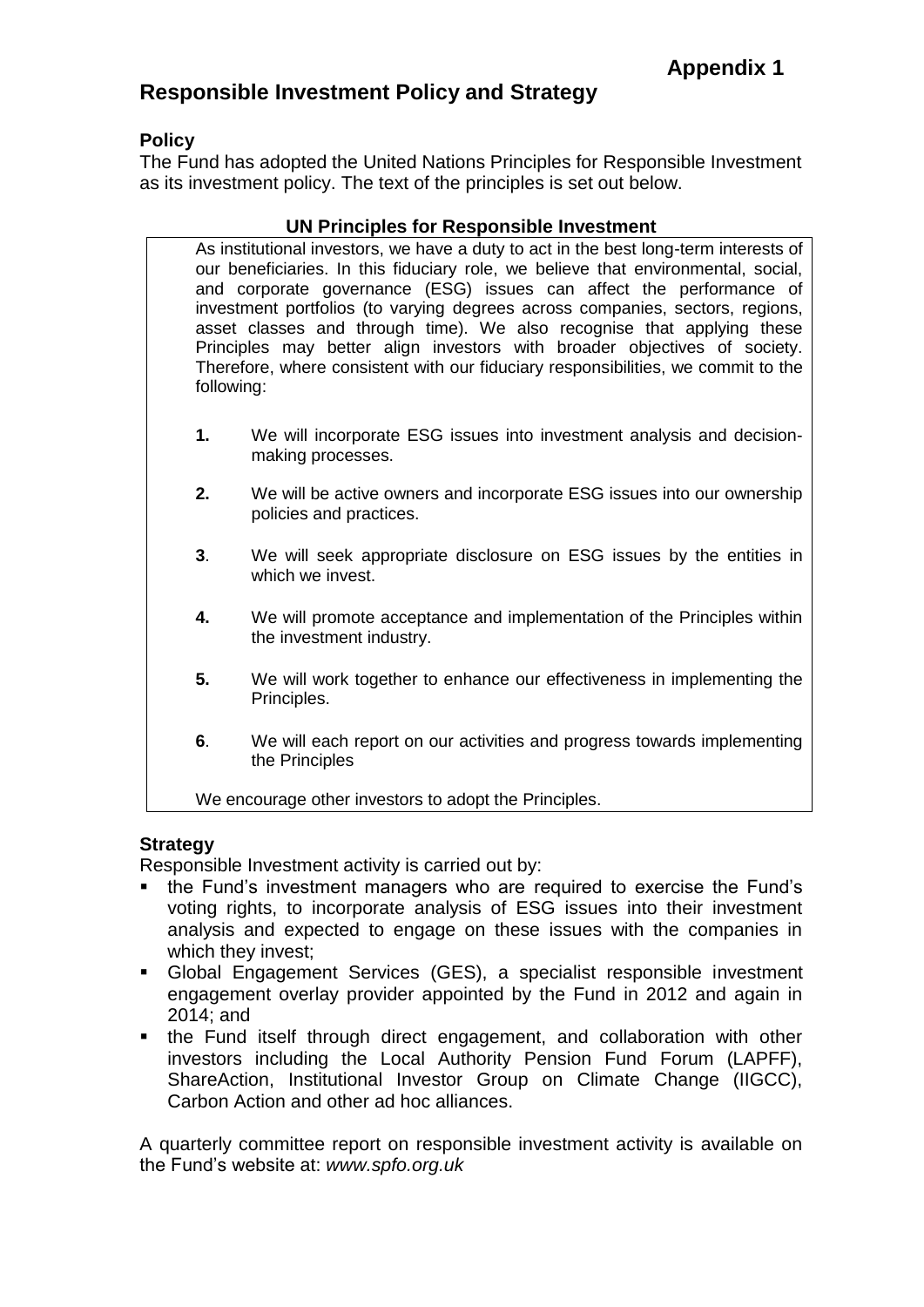

# **OCCUPIED PALESTINIAN TERRITORIES STRATHCLYDE PENSION FUND SPECIAL REPORT**

# **EXECUTIVE SUMMARY**

**August 2018**

**Justyna Klaczany, Paulina Segreto, Cathrine Steenstrup**

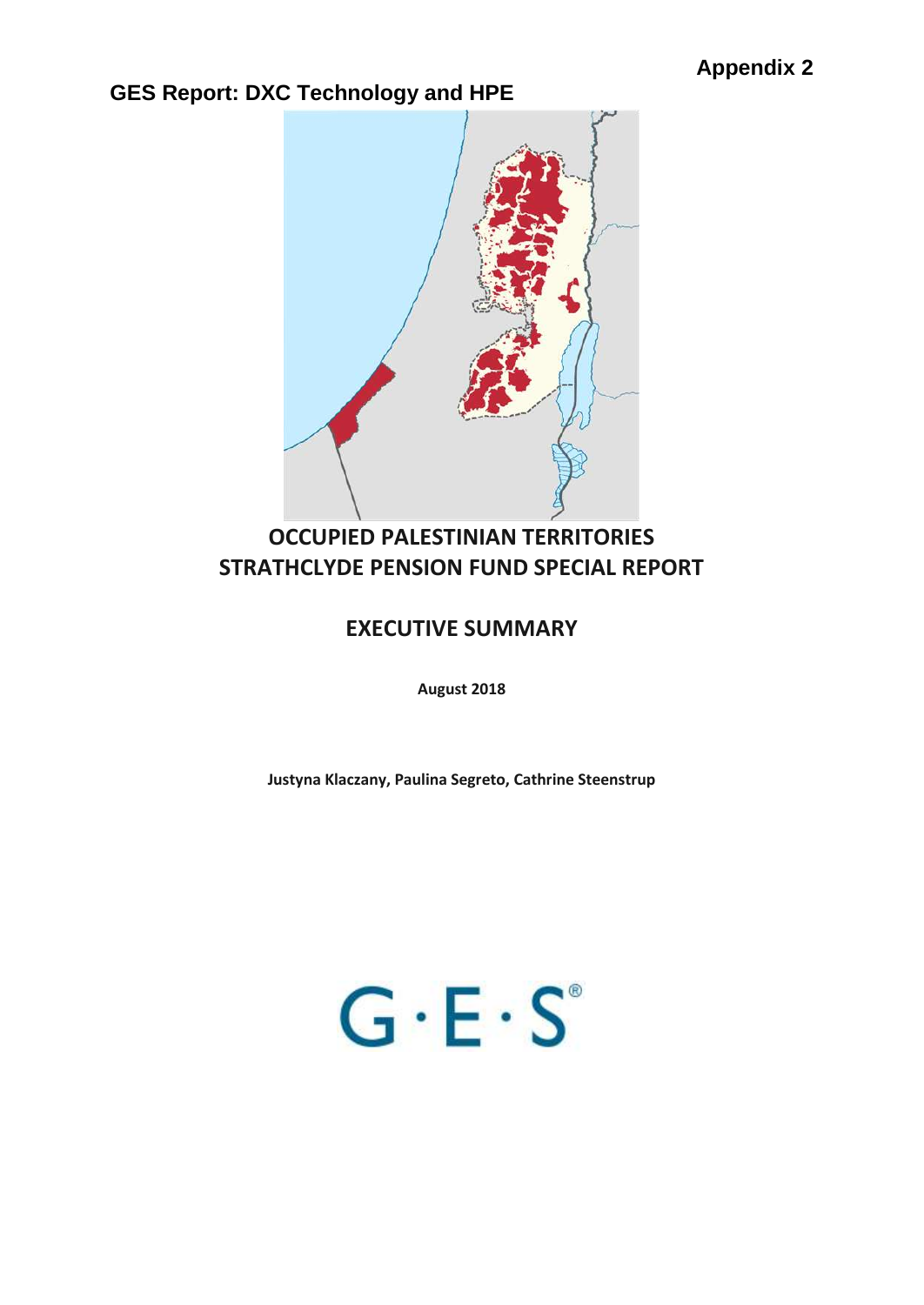#### **Executive Summary**

In accordance with the board meeting on 18 May 2018, the Strathclyde Pension Fund ("Strathclyde") has requested a report on the full extent of the involvement of DXC Technology ("DXC") and Hewlett Packard Enterprise ("HPE") in the Occupied Palestinian Territories ("OPT") and compatibility with Strathclyde's responsible investment policy. The inquiry largely derives from a report published by NGO Who Profits on the activities of these two companies in the OPT.

GES has conducted research on the points raised by stakeholders and has furthermore investigated the status of previously reported activities of Hewlett Packard ("HP") as the predecessor of HPE and DXC, as well as DXC subsidiaries EntServ Israel and Entserv OMS. HPE and DXC operate in controversial areas with a high risk potential for violations of international humanitarian and human rights law. Discrepancies may also exist between international and Israeli laws, rooted in conflicting views of the OPT as occupied vs. disputed territory. For purposes of definition, the OPT refers to West Bank, Gaza and East Jerusalem.

In adherence to international human rights and humanitarian law, the GES position in the OPT emphasises issues related to infrastructure within settlements, the separation barrier, checkpoints and natural resources. GES will consider issues tied to Israeli authorities, such as the military or the prison system only insofar as they fall within this scope. This stance will differ from stakeholders with a more encompassing perspective on human rights violations.

**GES has not identified an explicit violation of international human rights and humanitarian law as defined under the scope of the GES position paper on the OPT.** However, our research has revealed a lack of information in significant areas of activity, including some that initially seemed to have been resolved. In particular, GES recommends ongoing monitoring of the Basel system, the construction tracking system and the military. GES will maintain an evaluate case open for DXC for the next two years (as it was identified as having the most potentially controversial activities), unless answers arise that resolve these questions in the interim. With respect to HPE, GES will stay abreast of developments, as reported by NGOs.

Both DXC and HPE have taken steps to improve their positions vis-à-vis human rights questions. While DXC has developed a Human Rights Statement and adopted global master service agreements referencing modern slavery/human trafficking, it remains to be seen how DXC implements its human rights policies in conflict areas and whether due diligence processes for operating in conflict areas are in place. HPE is guided by its Global Human Rights policy and indicates that business operations in Israel are regularly monitored by the Ethics and Compliance Office, which provides a direct conduit to the Board's Nominating, Governance and Social Responsibility Committee.

While attempts to speak with DXC and HPE have not yielded results, it may be possible that the companies would be more responsive to inquiry from a group of investors and asset managers.

Companies that provide information-based services in controversial and high risk areas, such as HPE and DXC, face a growing potential for human rights violations as technology becomes ever more sophisticated in an environment where settlement expansion in the OPT appears unabated. As the integration of environmental, social and governance ("ESG") factors into investor decisions continues to grow, there is likely to be an increased focus on tying company policies to practice. Tools to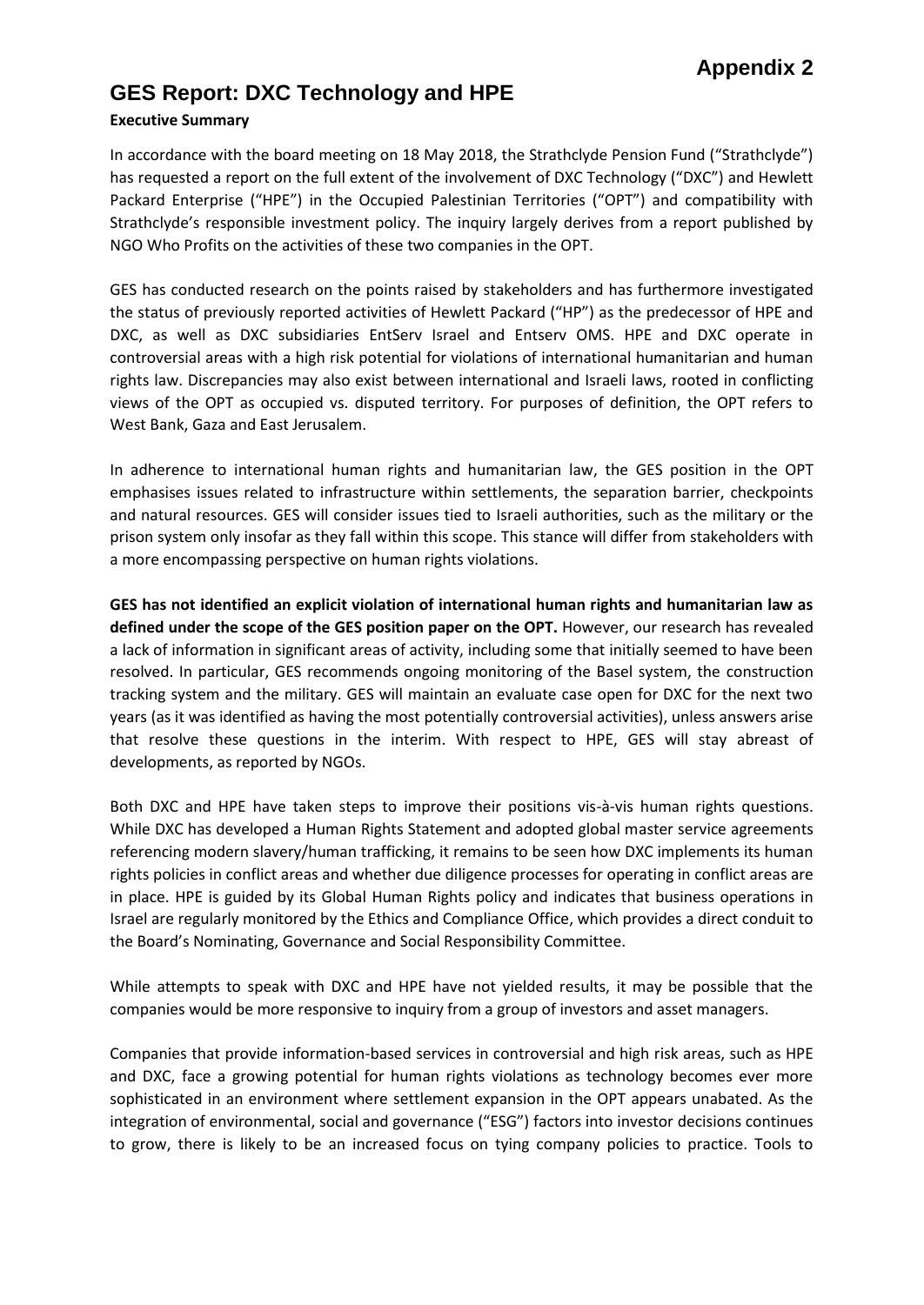achieve this end include due diligence and contractual commitments, disclosure and communication, shareholder activism, stakeholder dialogues and ongoing review of ESG rating methodologies.

#### **Overview of Results**

 **Basel System**: The Basel biometric identification system installed at checkpoints in the West Bank and Gaza has reportedly been discontinued, with no further contractual involvement of HP. The Freedom of Information Act ("FOIA") inquiry specified both HP and any successors, with the response from the Israeli Ministry of Defence ("IMOD") only addressing HP as the contracted party. There is no information available on the new system replacing the Basel system, nor have the companies been named that will provide services on the new system and related biometric IDs for West Bank and Gaza residents. This system places OPT residents at-risk for violation of privacy rights, which may rise in prominence as technology becomes increasingly sophisticated.

Who Profits has recommend a forward-looking effort to determine the identities of the incoming companies and has submitted multiple FOIA requests in this regard. With no confirmed service providers, the possibility exists that an HP company (most likely DXC) could still be operating the Basel system and related biometric IDs.

- **Aviv/Arbel**: The Aviv immigration and population system and associated biometric ID transition project, known as Arbel, has been used for citizens and residents living in Israel and East Jerusalem. While there are no inherent issues with having a population registry system in Israel, the system and biometric IDs have been reported to give rise to discrimination, including deportations of Palestinian residents in attempts to increase the proportion of the Israeli population in East Jerusalem. IBM is reported to be replacing DXC as the provider of this system and biometric IDs in 2020. HP is reported to have bid on the tender offer, with IBM winning the contact. GES has not received a response from IBM.
- **Construction Tracking**: There is insufficient information at present regarding the involvement of DXC subsidiary EntServ OMS in the computerisation system for tracking illegal or unauthorised construction in the OPT. The only sources currently available are a job posting from the subsidiary and a published tender which has yet to be awarded. The system will interphase with the Israeli Civil Administration ("ICA") Infrastructure ("Rolling Stone") system, while the tender document specifies an intention to expand the system to additional enforcement areas, such as "state land", military firing zones and environmental protection violations. The role may not to be that of a primary contractor, but rather to supervise the development of a new tracking system for the ICA, based on language in the job posting.

Diakonia, a Swedish faith-based development organisation, references Article 53 of the Fourth Geneva Convention prohibiting destruction of property that is not justified by absolute military necessity. Who Profits submitted a FOIA request regarding the Rolling Stone system to IMOD in 2017, which has been subject to permitted monthly extensions for about a year before the NGO was redirected to the office of Coordination of Government Activities in the Territories ("COGAT"). FOIA requests have now been submitted for both the illegal construction tracking system and twice to COGAT for the Rolling Stone system.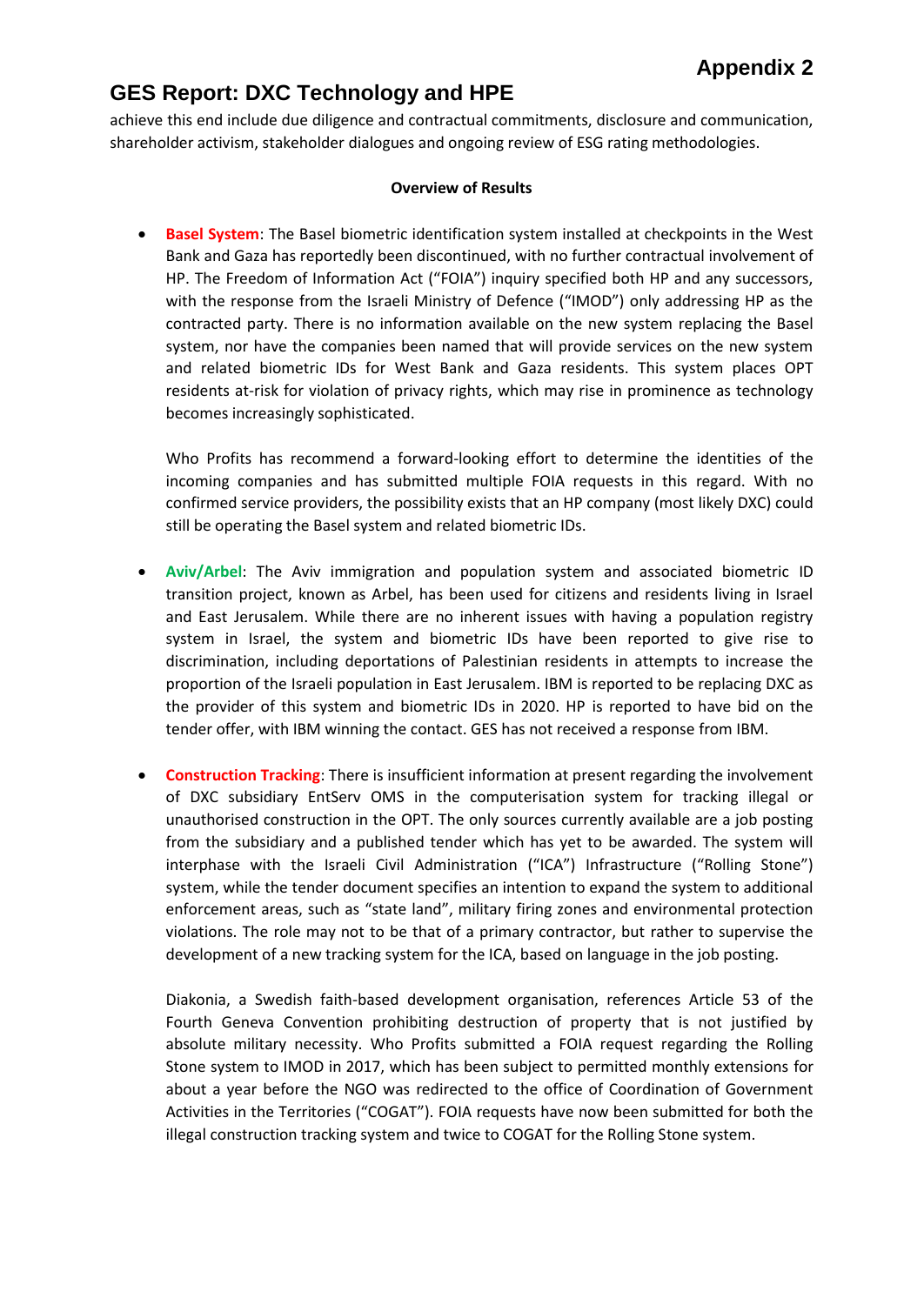- **R&D Centre:** Who Profits reported that DXC subsidiary EntServ OMS received a government grant in 2017 to support the creation of twenty new jobs in the settlement. EntServ OMS employs 300 people in total, though it was not possible to determine how many people are employed in the Beitar Illit settlement R&D facility. GES has traditionally maintained that the operation of a R&D centre has not been a strong enough link to the direct facilitation of illegal settlements, focusing instead on activities more closely connected to the expansion, such as natural resources extractors, mortgage lenders, providers of construction materials, construction firms, etc.
- **Prison System:** Who Profits has reported that, as of 2017, HPE had contracts with the Israel Prison Service ("IPS") for maintenance of servers and an email archiving system. In September 2017, IPS announced its intention to contract HPE without a tender (valid till February 2019) to provide maintenance services for two storage systems, backing systems and libraries and technical training.

GES has traditionally evaluated company products and services based on whether they were developed and customised for an explicit purpose that violates international law with respect to the OPT. GES considers the link between HPE and human rights violations, such as transfers of Palestinian prisoners in violation of Geneva conventions, torture, mistreatment and discriminatory treatment, as being too weak. It should be noted that, in such a complicated political landscape, the risks of human rights violations are very high and shareholders may face criticism for investing in companies cooperating with authorities accused of human rights violations.

 **Military**: There are no indications of services to the Israeli military at this time, from both Who Profits and the American Society of Friends Committee, which reports that Cisco won a bid to replace HP/HPE's multi-year contract (extended until 2017) to be the exclusive provider of servers for the Israeli military and other Israeli security forces. The non-profit organisation Jews for Justice has previously indicated that HP has had significant contracts with the government exempt from tenders.

GES' focus does not include services provided to the Israeli Military (which may extend to purposes beyond the OPT), except when they conflict with focus areas in the Position Paper. Providing servers would not in and of itself have constituted an OPT violation under GES guidelines. Because HP appears to have had a significant footprint in the past and a selfreported staff of 5,700 in Israel, GES is keeping its DXC case open to see if new information should surface within the next two years.

 **Settlement Programmes**: Who Profits submitted FOIA requests in 2017 to all settlement municipalities and councils participating in the Smart City programme, requesting information about contracts with private companies. Neither DXC nor HPE was mentioned in the Smart City responses received, including one from the Ariel settlement, which was highlighted in a prior Who Profits report. Who Profits also provided an update to GES on two Israeli companies had previously provided technological services to HP in the West Bank, indicating that it was not aware of any services being provided by either company in the OPT at this time.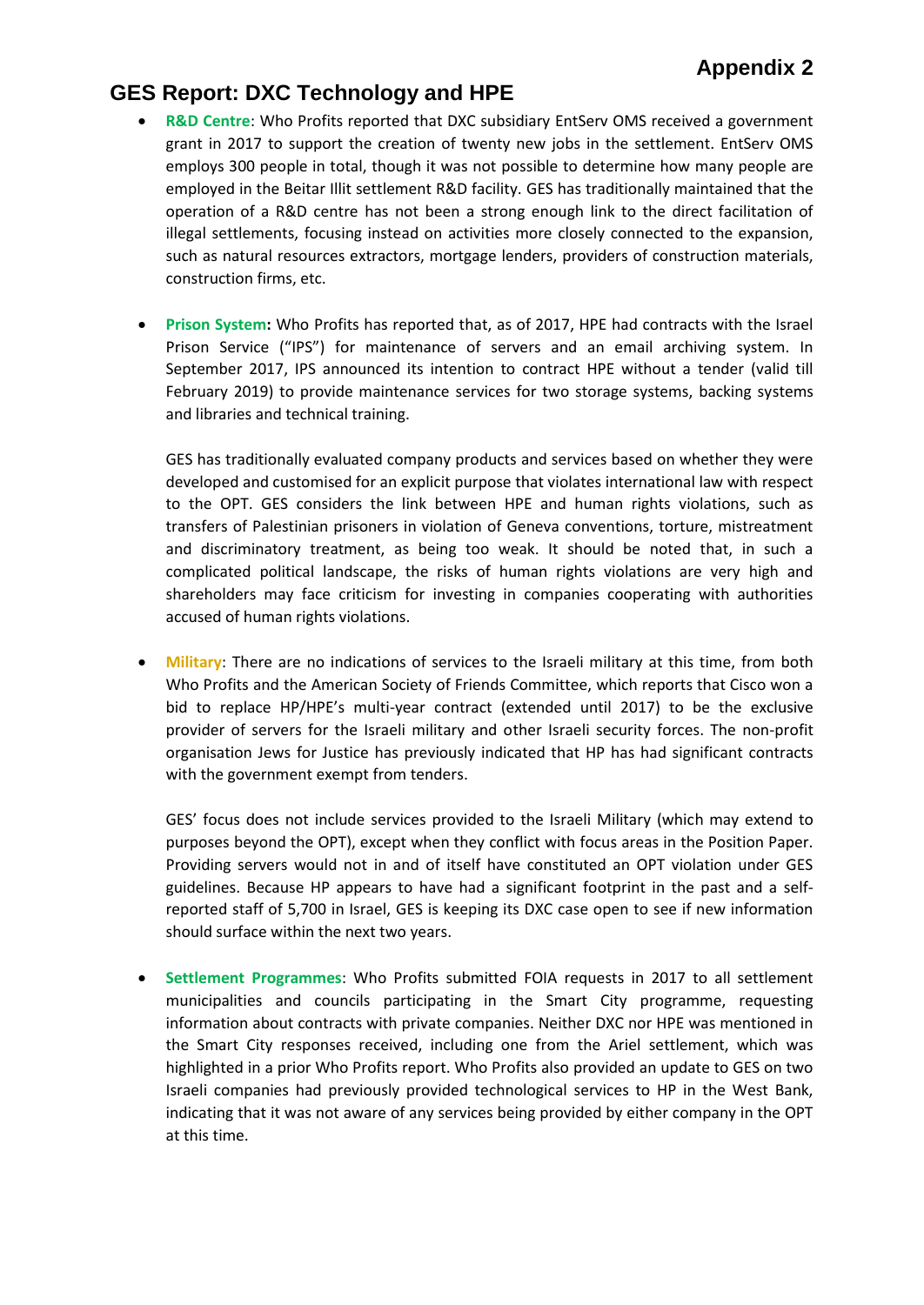# $G \cdot E \cdot S^*$

GES International AB is a leading provider of responsible investment and engagement services to institutional investors. We support asset owners and asset managers in developing and implementing integrated investment strategies with regard for environmental, social and governance (ESG) considerations. Representing more than EUR 1 trillion of investments worldwide, GES acts as an owner-advocate by evaluating material ESG risks in clients' portfolios, engaging with company representatives and providing voting support at general meetings. GES is an independent company founded in 1992 with over 60 employees globally, of which 40 are dedicated to corporate engagement. We have offices in the UK, Sweden, Denmark, Poland and Switzerland with engagement professionals based in a number of other European countries.

Use of and access to this information is limited to clients of GES International AB. The information is supplied for internal purpose and use only. The information in this report may not be reproduced, transmitted, redistributed, translated, sold, exploited commercially or reused in any way whatsoever without GES International AB's written consent in advance. All copyright, database rights and other proprietary rights in the information remain the property of GES International AB.

> Vasagatan 7, 111 20, Stockholm, **Sweden** Phone +46 8 787 99 10 Kompagnistræde 21, 1208 Copenhagen K, **Denmark** Phone +45 30 86 03 70 Kupiecka 19/6, 65-426 Zielona Gora, **Poland** Phone +48 68 422 13 26 Hohlstrasse 489, 8048 Zurich, **Switzerland** Phone +41 43 535 99 38 141-142 Fenchurch Street, 6th floor, EC3M 6BL, London, **UK** Phone +44 (0) 203 771 4505

> > www.gesinternational.com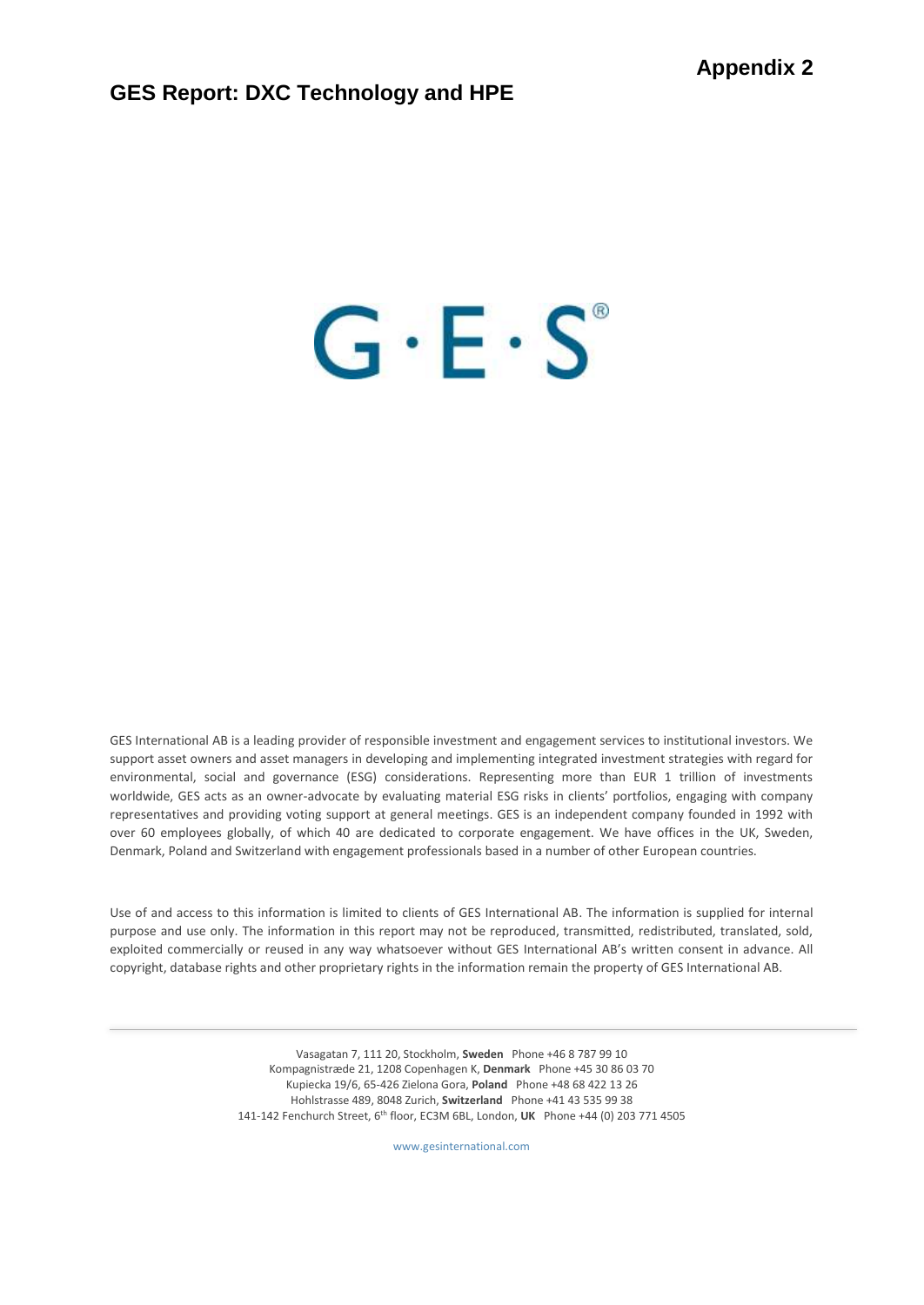# **DIP Activity: Quarter to 30th June 2018**

Progress of DIP investments during the quarter included the following.

- The legal process for infrastructure investments in **Hermes Infrastructure Fund II and Dalmore Capital Fund III** were concluded and initial drawdowns have now commenced at a strong pace. Hermes will be targeting essential, operational assets in the utilities, renewable energy, transport and social infrastructure sectors while Dalmore will be targeting PFI/PPP, OFTOs (offshore transmission), student accommodation, regulated utilities, energy generation and social housing assets. DIP has invested in a previous Dalmore fund while the investment with Hermes is DIP's first with this fund manager.
- SPF Committee approval was obtained in May for three investments. comprising i) £50m into **Equitix Fund V** (infrastructure sector); ii) £50m into **Greencoat Solar Fund II** (ground mounted solar farms) and iii) £20m into **GAM Real Estate Finance Fund** (a property investment debt fund).

**Equitix** develops and manages core infrastructure and energy efficiency assets in the UK and participates in a number of framework arrangements in respect of local government – two Hubcos in Scotland and 20 Local Improvement Finance Trust Companies ("LIFTCos") in England. These provide a steady underlying stream of exclusive opportunities. The investment strategy of Equitix's core infrastructure funds is designed to take advantage of the attractive risk/return characteristics of core infrastructure assets offering investors predictable yields, long duration asset life and limited default and financing risk.

**Greencoat Capital** is one of the largest dedicated renewable energy infrastructure managers in the UK, with over £2bn of assets under management. Greencoat's first solar fund (Fund I) was launched in September 2016 and secured total commitments of £295m, which was invested in 25 UK assets with a total generating capacity of 230MW. As with Fund I, Greencoat's second solar fund (Greencoat Solar II LP or Fund II) seeks to generate predictable, long-term, inflation-linked cashflows from the acquisition of a diversified portfolio of operating, ground-mounted solar PV farms in the UK.

**GAM** is one of the world's leading independent asset managers, headquartered in Zurich with assets under management of \$127bn. In 2015 GAM acquired Renshaw Bay LLP, which managed the Real Estate Finance Fund I (REFF I), in which DIP invested £10m. The REFF I fund has been invested in a diversified portfolio of secured, mid-market CRE loans to property investment companies. REFF I is now in the loan realisation phase and GAM is raising funds for its successor fund (GAM REFF II) which is seeking to raise £350m to lend on similar lines as the first fund, to borrowers mainly located in the UK but also in western Europe (with a leaning towards Ireland in particular).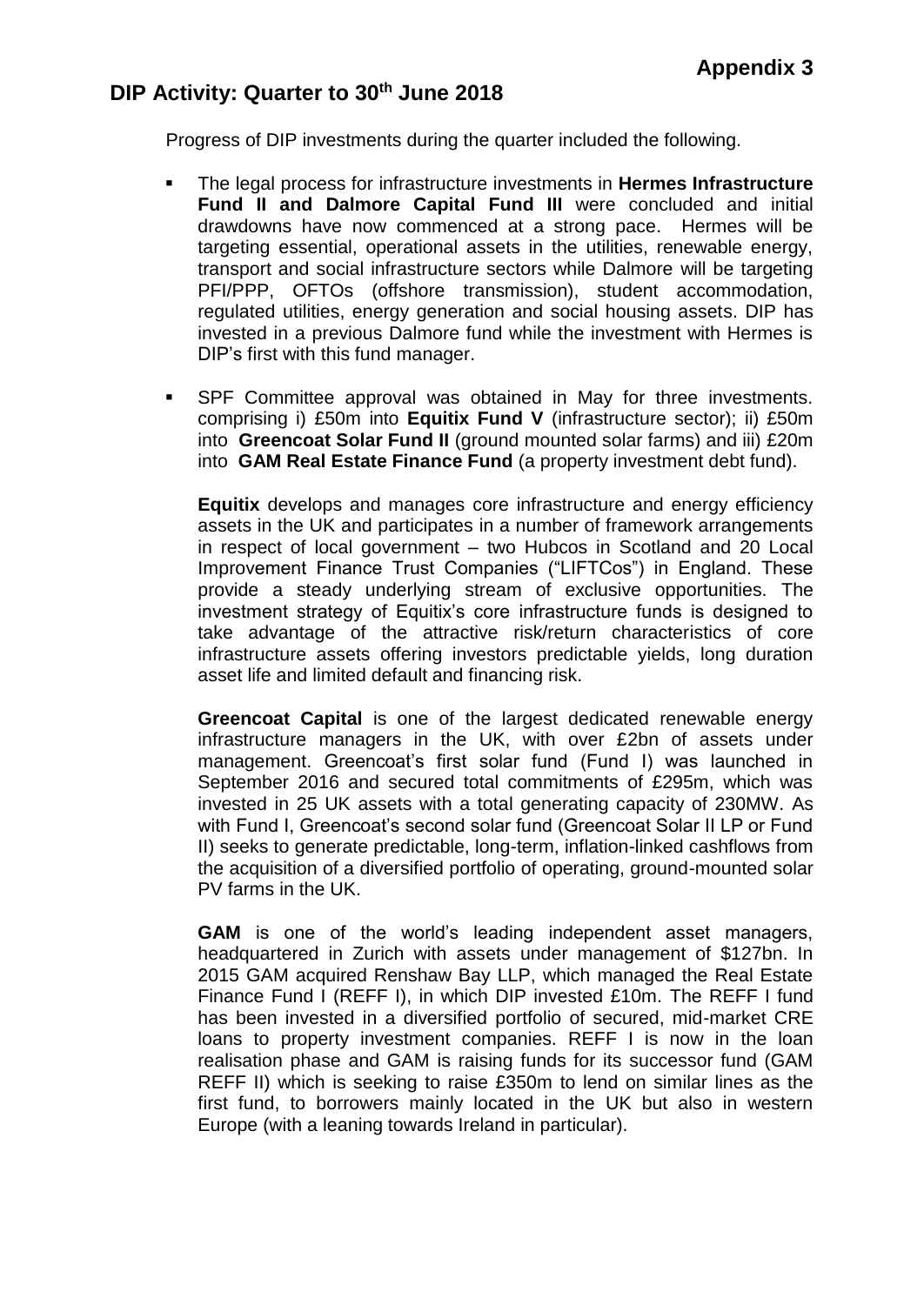## **1. UK Activity**

Managers' voting activity in respect of the Fund's **UK equity** holdings in the quarter to 30<sup>th</sup> June 2018 is summarised in the table below. The expected norm would be for an investment manager, having invested in a company, to support that company's management in all but exceptional cases. The table below shows how votes were actually cast. Votes against management and abstentions are analysed in more detail in the voting record schedule which is available on the Fund's website at [www.spfo.org.uk](http://www.spfo.org.uk/)

**Voting Results** Q2 2018 **United Kingdom** 

|                                           | <b>Total</b><br><b>Meetings</b> | AGM's |    | <b>EGM's Combined</b><br><b>AGM/EGM</b> | No of<br><b>Resolutions</b> | <b>Votes</b><br>For | <b>Against</b> | <b>Votes Abstentions</b> | Not<br>Voted | <b>Proxies</b><br>Lodged | <b>Proxies</b><br><b>Not</b><br>Lodged |
|-------------------------------------------|---------------------------------|-------|----|-----------------------------------------|-----------------------------|---------------------|----------------|--------------------------|--------------|--------------------------|----------------------------------------|
| <b>Ballie Gifford</b>                     |                                 |       |    | 0                                       | 151                         | 144                 |                |                          |              |                          |                                        |
| Genesis                                   |                                 |       |    |                                         | 74                          | 72                  |                |                          |              |                          |                                        |
| Henderson                                 | 59                              | 54    |    |                                         | 796                         | 774                 | 18             |                          |              | 59                       |                                        |
| JP Morgan                                 | 13                              | 11    |    |                                         | 200                         | 198                 |                |                          |              | 13                       |                                        |
| Lazard                                    | o                               | 0     |    |                                         | 128                         | 127                 |                |                          |              |                          |                                        |
| Legal & General                           | 376                             | 323   | 53 |                                         | 5,890                       | 5,480               | 409            |                          |              | 376                      |                                        |
| Legal & General -<br>Segregated Portfolio |                                 | 4     | 0  |                                         | 74                          | 58                  | 6              |                          | 10           |                          | O                                      |
| Oldfield Partners                         |                                 | 3     |    |                                         | 74                          | 74                  |                |                          |              |                          |                                        |
| Veritas                                   |                                 |       |    |                                         | 84                          | 79                  |                |                          |              |                          |                                        |
| <b>Total</b>                              | 470                             | 410   | 60 | $\bf{0}$                                | 7,471                       | 7,006               | 450            |                          | 10           | 470                      | 0                                      |
|                                           |                                 |       |    |                                         |                             | 94%                 | 6%             | 0%                       | 0%           | 100%                     | 0%                                     |

## **2. Overseas Activity**

Managers' voting activity in respect of the Fund's **overseas equity** holdings in the quarter to 30th June 2018 is summarised in the table below.

**Voting Results** Q2 2018 Overseas

|                                           | <b>Total</b><br><b>Meetings</b> | AGM's | EGM's | Combined<br><b>AGM/EGM</b> | No of<br><b>Resolutions</b> | <b>Votes</b><br>For | <b>Against</b> | <b>Votes Abstentions</b> | Not<br>Voted | <b>Proxies</b><br>Lodged | <b>Proxies</b><br><b>Not</b><br>Lodged |
|-------------------------------------------|---------------------------------|-------|-------|----------------------------|-----------------------------|---------------------|----------------|--------------------------|--------------|--------------------------|----------------------------------------|
| <b>Ballie Gifford</b>                     | 43                              | 32    | 5     | 6                          | 613                         | 534                 | 41             | B                        | 30           | 43                       |                                        |
| Genesis                                   | 178                             | 142   | 20    | 16                         | 2.250                       | ,823                | 209            | 152                      | 66           | 178                      |                                        |
| Henderson                                 | 8                               |       |       | Ű                          | 62                          | 59                  | з              |                          |              | 8                        |                                        |
| JP Morgan                                 | 257                             | 230   | 20    |                            | 2.524                       | 2,064               | 341            | 15                       | 104          | 257                      |                                        |
| Lazard                                    | 69                              | 65    |       |                            | 1.005                       | 912                 | 49             | 6                        | 38           | 69                       |                                        |
| Legal & General                           | 2,018                           | .864  | 154   | O.                         | 26,173                      | 21,039              | 4,860          | 274                      | O            | 2,018                    | o                                      |
| Legal & General -<br>Segregated Portfolio | 465                             | 449   |       | 15                         | 6.234                       | 5.731               | 257            | 170                      | 76           | 465                      | 0                                      |
| Oldfield Partners                         | 15                              | 12    | 2     |                            | 235                         | 195                 | 39             | $\Omega$                 |              | 15                       |                                        |
| Veritas                                   | 19                              | 16    | 2     |                            | 277                         | 253                 | 21             |                          |              | 19                       |                                        |
| <b>Total</b>                              | 3,072                           | 2,817 | 205   | 50                         | 39,373                      | 32,610              | 5,820          | 628                      | 315          | 3,072                    | O                                      |
|                                           |                                 |       |       |                            |                             | 83%                 | 15%            | 2%                       | 1%           | 100%                     | 0%                                     |

Managers generally do not vote proxies in markets where tendering shares to vote entails their being blocked from trading during the voting periods. All of the overseas proxies were lodged this quarter, with **83%** of votes in support of company management.

## **3. Consolidated Activity**

Consolidated Activity for **Quarter 2 2018** is shown below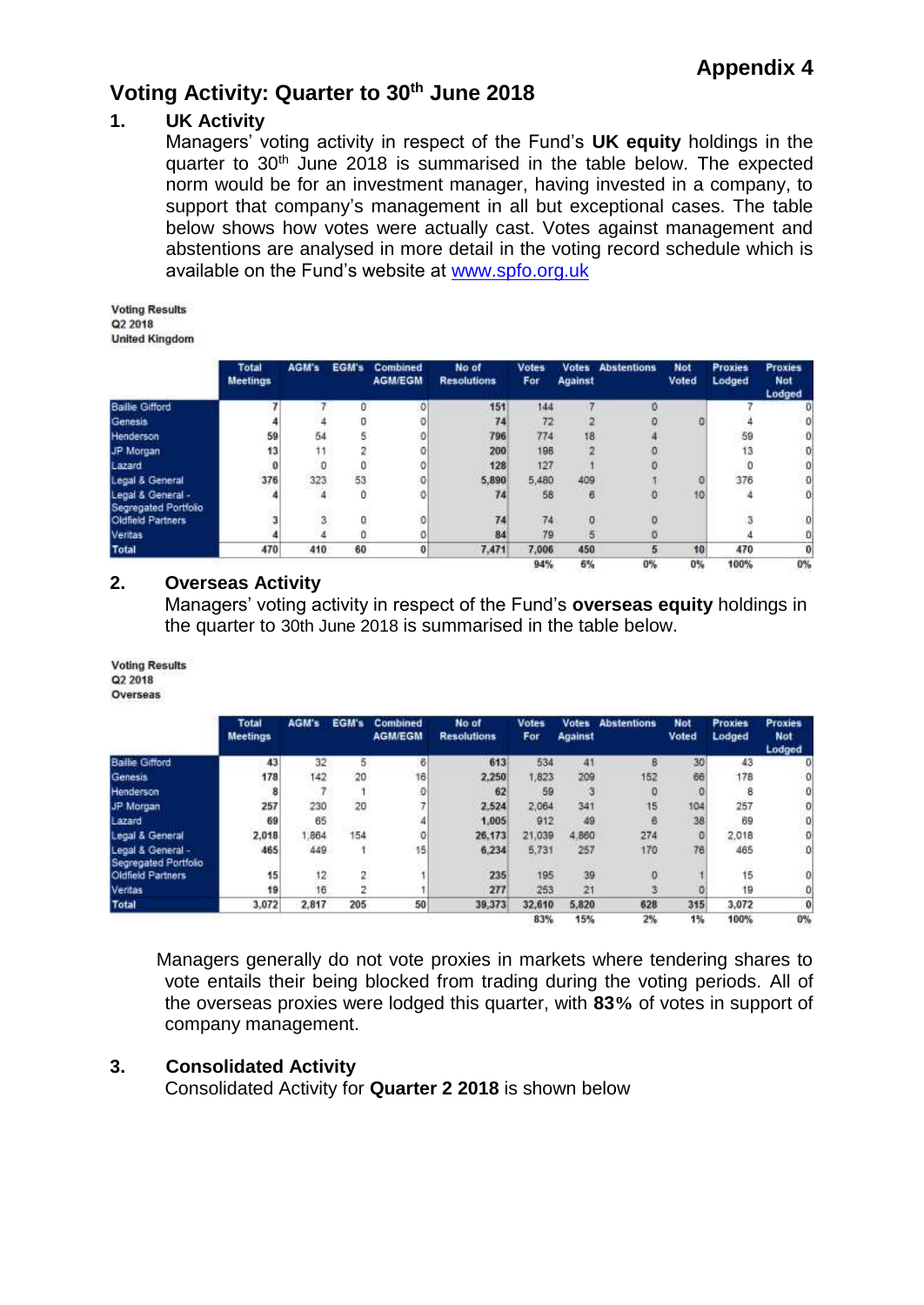**Voting Results** Q2 2018 Total UK & Overseas

|                                           | Total<br>Meetings | AGM's | EGM's | Combined<br><b>AGM/EGM</b> | No of<br><b>Resolutions</b> | <b>Votes</b><br>For | Against | <b>Votes Abstentions</b> | <b>Not</b><br>Voted | <b>Proxies</b><br>Lodged | <b>Proxies</b><br><b>Not</b><br>Lodged |
|-------------------------------------------|-------------------|-------|-------|----------------------------|-----------------------------|---------------------|---------|--------------------------|---------------------|--------------------------|----------------------------------------|
| <b>Bailie Gifford</b>                     | 50                | 39    | 5     | 6                          | 764                         | 678                 | 48      | 8                        | 30                  | 50                       | o                                      |
| Genesis                                   | 182               | 146   | 20    | 16                         | 2.324                       | 1,895               | 211     | 152                      | 66                  | 182                      |                                        |
| Henderson                                 | 67                | 61    | 6     | ö                          | 858                         | 833                 | 21      |                          | ø                   | 67                       | ٥                                      |
| JP Morgan                                 | 270               | 241   | 22    |                            | 2.724                       | 2.262               | 343     | 15                       | 104                 | 270                      | o                                      |
| Lazard                                    | 69                | 65    | 0     |                            | 1,133                       | 1,039               | 50      | 6                        | 38                  | 69                       | o                                      |
| Legal & General                           | 2,394             | 2.187 | 207   |                            | 32.063                      | 26,519              | 5.269   | 275                      | о                   | 2,394                    | 0                                      |
| Legal & General -<br>Segregated Portfolio | 469               | 453   |       | 15                         | 6,308                       | 5,789               | 263     | 170                      | 86                  | 469                      | 0                                      |
| Oldfield Partners                         | 18                | 15    | 2     |                            | 309                         | 269                 | 39      |                          |                     | 18                       | $\mathbf 0$                            |
| Veritas                                   | 23                | 20    | 2     |                            | 361                         | 332                 | 26      |                          |                     | 23                       | o                                      |
| <b>Total</b>                              | 3,542             | 3,227 | 265   | 50                         | 46,844                      | 39,616              | 6,270   | 633                      | 325                 | 3,542                    | Ü                                      |
|                                           |                   |       |       |                            |                             | 85%                 | 13%     | 1%                       | 1%                  | 100%                     | $0\%$                                  |

## **4. Executive Remuneration**

The table below shows the total number of resolutions from the last quarter which related specifically to executive remuneration. Of the **46,844** resolutions voted by managers **3,710** related to executive remuneration – either through seeking approval of remuneration reports or the approval of long-term incentive schemes. As can be seen **2,612** resolutions or **70%** of votes cast were in support of the resolutions. So, the majority of awards are supported by the Fund's external investment managers, but less so than on other nonremuneration issues. Some areas of concern regarding executive pay are reported below.

**Voting Results** Q2 2018 **Resolutions on Executive** Remuneration

|                                           | No of<br>Resolutions | <b>Votes For Votes</b> | Against | <b>Abstentions</b> |
|-------------------------------------------|----------------------|------------------------|---------|--------------------|
| <b>Baillie Gifford</b>                    | 54                   | 45                     | 9       | 0                  |
| Genesis                                   | 212                  | 172                    | 38      | $\overline{c}$     |
| Henderson                                 | 56                   | 45                     | 10      |                    |
| JP Morgan                                 | 267                  | 231                    | 36      | 0                  |
| Lazard                                    | 96                   | 88                     | 8       | 0                  |
| Legal & General                           | 2,469                | 1,551                  | 918     | 0                  |
| Legal & General -<br>Segregated Portfolio | 510                  | 438                    | 71      |                    |
| Oldfield Partners                         | 21                   | 21                     | 0       | 0                  |
| Veritas                                   | 25                   | 21                     |         | 0                  |
| <b>Total</b>                              | 3.710                | 2.612                  | 1.094   | 4                  |
|                                           |                      | 70%                    | 29%     | 0%                 |

## **5. Manager Commentary**

 **J.P. Morgan** voted against 36 resolutions on executive remuneration in quarter 2. In Italy J.P Morgan voted against executive remuneration at **Amplifon SpA, Banca Mediolanum SpA, Brembo SpA, DatalogicSpA, DelonghiSpA** and **IMA SpA.** In the UK J.P Morgan voted against a payment to the CEO at **BGEO Group plc** because it constituted an ex-gratia payment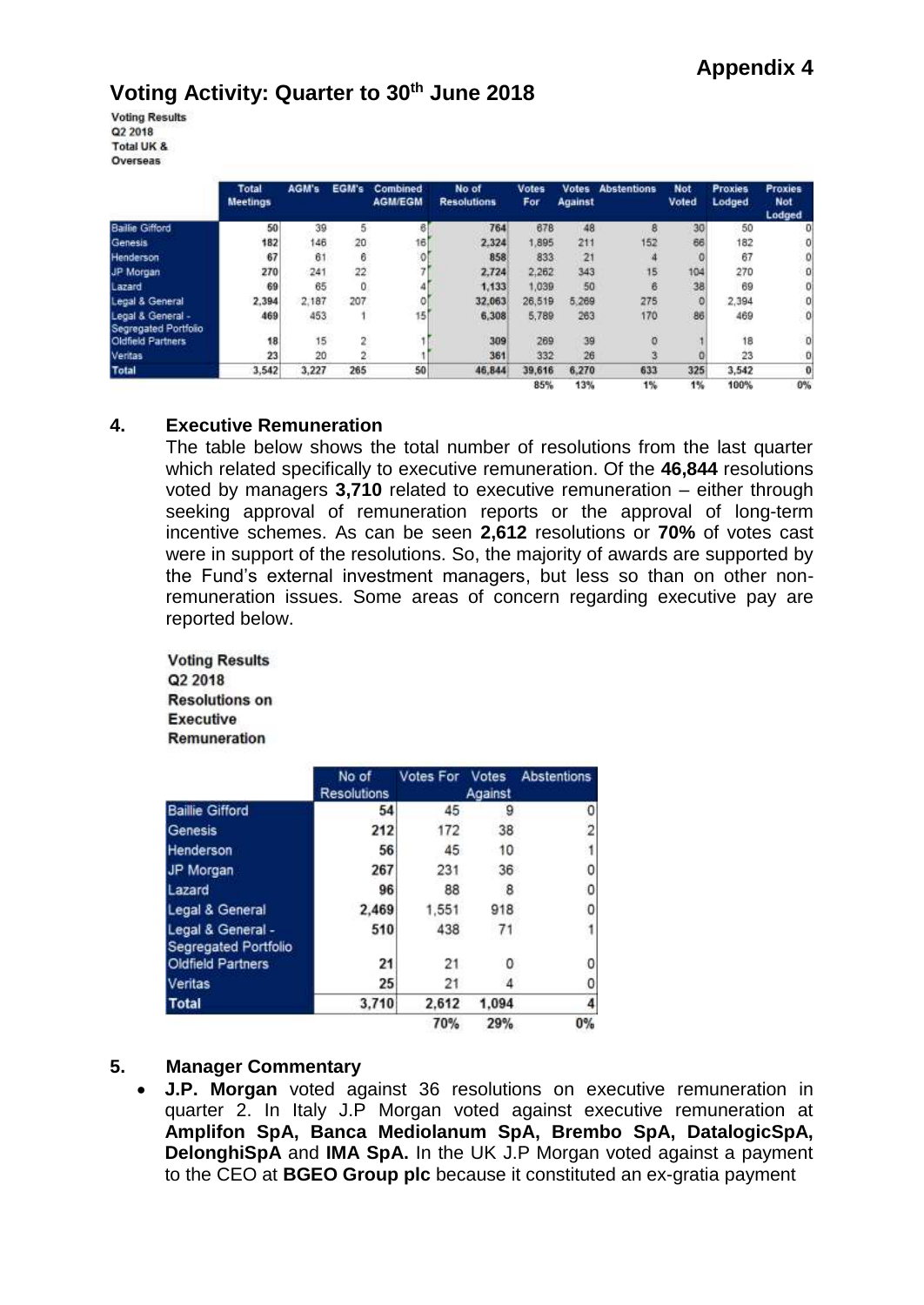for which there was insufficient justification. In Switzerland J.P. Morgan voted against the remuneration report at **Forbo Holding A.G.** due to the absence of performance conditions in long-term incentives. In Japan J.P Morgan voted against executive remuneration at **Gene Techno Science Co. Ltd**., **SanBio Co. Ltd**., **Square Enix Holdings Co. Ltd**. and **Start Today Co. Ltd**. In Sweden J.P. Morgan voted against two resolutions proposing a new long-term incentive plan at **Husqvarna AB** due to a lack of performance conditions on awards. In Belgium, J.P. Morgan voted against the remuneration report at **Melexis** due to a lack of performance conditions. In Jersey J.P. Morgan voted against the remuneration report at **Petrofac Ltd.** due to excessive overall compensation, including significant bonus payments despite a drop in performance. In Singapore J.P. Morgan voted against an award of share options and a share repurchase programme at **Venture Corp. Ltd**. due to potentially excessive dilution. In the United States J.P Morgan voted against executive remuneration at **Acadia Pharmaceuticals Inc**., **Bank of the Ozarks Inc**., **Clovis Oncology Inc**., **Financial Engines Inc**., **GenMark Diagnostics Inc**., **Groupon Inc**., **Nevro Corp**., **Signature Bank** and **Trans Enterix Inc**.

- **Henderson** voted against executive remuneration resolutions at 10 company AGMs in quarter 2. The remuneration report was opposed at **Hunting plc.** as termination payments to the former CEO were deemed excessive. The remuneration report was opposed at **Dialight plc**. as the new CEO's salary is excessive. The long term incentive plan at **Johnson Service Group plc.** was opposed as no individual award limits were specified (all resolutions approved). The remuneration report was opposed at **OneSavings Bank plc.**  as the new policy increases the annual bonus potential from 100% to 150% of salary without a corresponding increase in the performance targets. The remuneration report was opposed at **Premier Oil plc.** as Executive Directors have received a bonus pay-out of 63% of maximum available bonus in a year where shareholder interests have been significantly diluted. A vote against the remuneration report at **Vectura Group plc** was in response to the disconnection between pay and performance. Henderson voted against both the remuneration report and remuneration policy at **Gulf Marine Services plc** as the bonus plan does not have appropriate targets and the policy is unchanged from 2015. The remuneration report was opposed at **Spire Healthcare Group Plc.** The newly appointed CEO's salary is considered very generous, performance targets have been reduced and threshold vesting and there is scope for additional disclosure on variable pay targets and termination arrangements. Henderson voted against both the remuneration report and remuneration policy at **Nostrum Oil & Gas Plc.** as the report lacks disclosure over remuneration for 2018 and the policy allows "Golden hello" awards under the long term incentive.
- **Lazard** opposed 8 resolutions on executive remuneration at company meetings across UK, Europe and North America during quarter 2. This included remuneration proposals at **Alphabet Inc.**, **Anheuser-Busch InBev S.A.**, **Comcast Corporation**, **Exxon Mobil Corporation**, **Shire Plc.**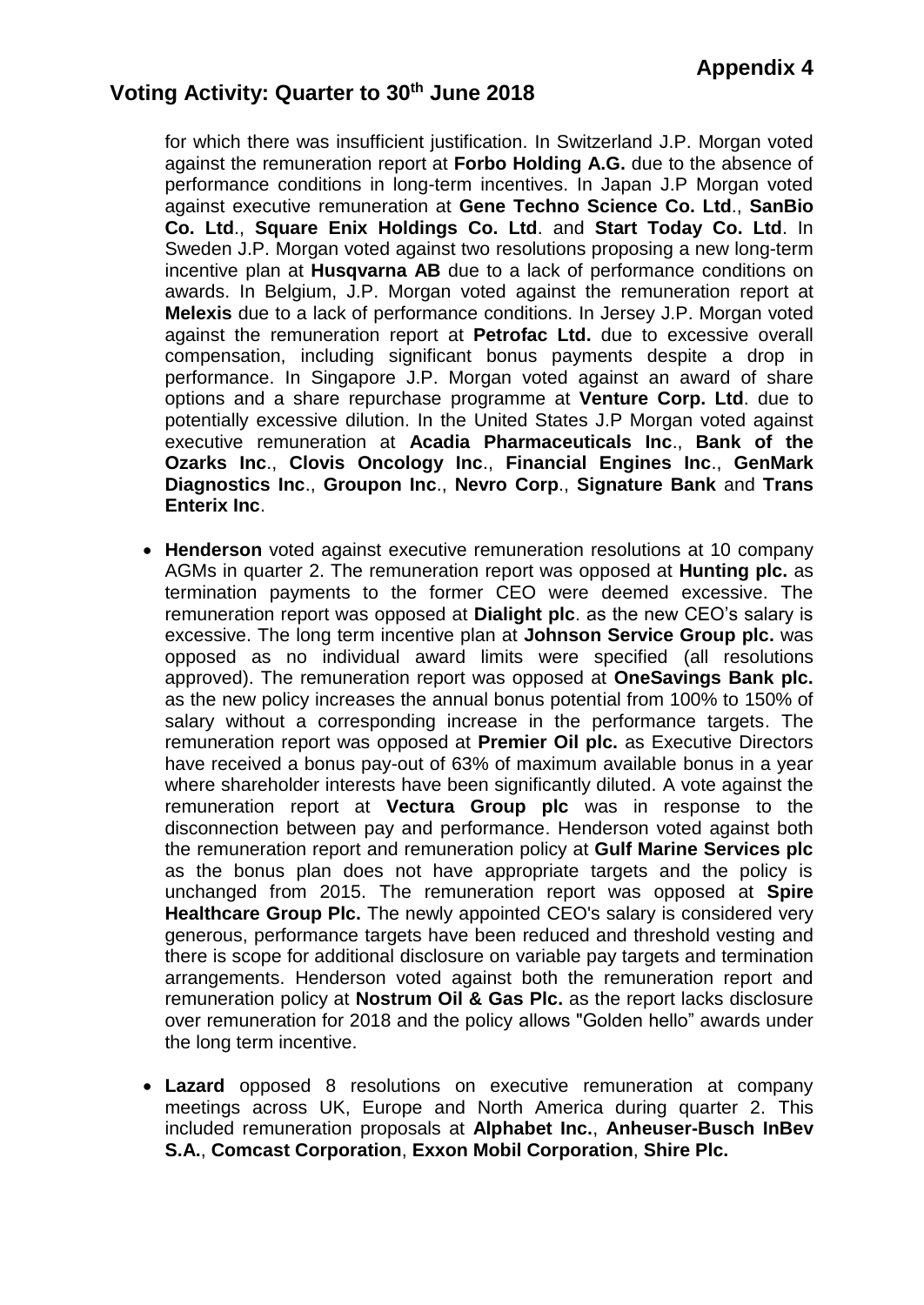- **Baillie Gifford** voted against 9 resolutions on executive remuneration in quarter 2. The executive remuneration report at **British American Tobacco** was opposed as the increased award to the CEO was not justified (resolutions approved by 74%). Baillie Gifford opposed remuneration resolutions at **Edenred** due to continued concerns about the stringency of the remuneration policy and its alignment with shareholders (resolutions approved). Baillie Gifford also opposed four resolutions to approve remuneration of executives due to concerns regarding the stringency of the plan and lack of alignment with shareholders at **Essilor International** (resolutions approved). Two remuneration proposals where opposed at **Legrand** because of concerns regarding the alignment between pay and performance in the long term incentive plan (resolutions approved). The remuneration report at **SAP** was opposed as Baillie Gifford continue to have concerns regarding the alignment between pay and performance (resolution approved by 90%).
- **Legal & General** voted against 989 resolutions on executive remuneration in quarter 2. The most notable was a vote against the compensation of the Chair & CEO at French food retailer **Carrefour S.A.** The outgoing Chair & CEO was awarded a total pay of €13m, including a termination and non-competition payment of €3.9m which was in breach of French corporate governance code. The resolution received a high level of dissent from shareholders with 32% voting against. Legal and general also voted against all other remuneration resolutions at Carrefour as they were not aligned with their pay policy.
- **Veritas** voted against 4 resolutions on executive remuneration in quarter 2. This included a vote against the remuneration policy at **Unilever N.V.** where substantial changes will provide for greater potential remuneration for the executive management. While Veritas would support some changes to the remuneration policy, a general increase in reward potential is not something that could be endorsed.
- **Genesis** voted against 38 resolutions on executive remuneration in quarter 2. This included remuneration proposals at **Alrosa PJSC**., **BB Seguridade Participacoes S.A**., **Banca Transilvania Cluj S.A**., **Engie Brasil Energia S.A**., **Equity Group Holdings Plc**., **Hikma Pharmaceuticals Plc**., **Lojas Americanas S.A**., **Rumo S.A**. and **Tingyi Holding Corp**.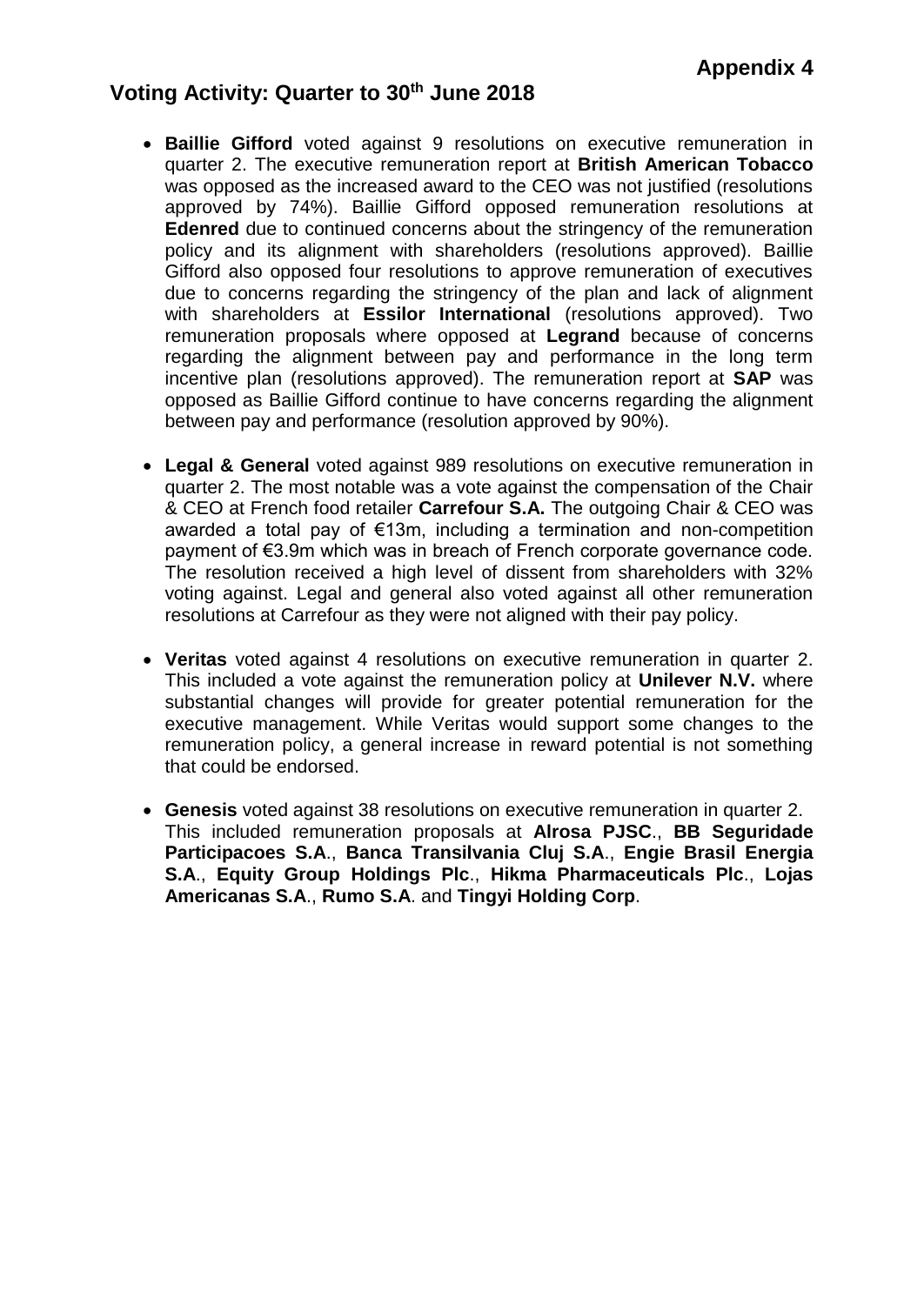**Legal & General** engaged with Chair of **Whitbread**, the owner of Costa Coffee, regarding the environmental issue of disposable coffee cups. 7 million disposable coffee cups are used every day in the UK and as these cups contain a leak proof plastic coating they are recycled by specialist facilities. This adds an extra cost and effort for waste collectors. As a result, just one in 400 cups are recycled. As part of Legal and General's engagement on the environmental impact of the company's operations they raised the issue of coffee cups recycling and pushed for the company to take action. In April 2018 Costa coffee announced that by 2020 it would recycle the same volume of takeaway cups that their customers use. The company has committed to pay a supplement £70 to waste collectors for every tonne of cups collected. They estimate that half a billion takeaway cups a year should be recycled as a result of this initiative.

Legal & General engaged with **Anadarko Petroleum** regarding a shareholder proposal asking the company to report on the long-term impacts on their resource portfolio and business strategy of limiting global warming to no more than two degrees Celsius. Legal and General have consistently supported such proposals calling for companies to accelerate and report on their transition to a sustainable future. Legal and General disclosed support for the resolution before the AGM in the hope that it would help inform other investors with an interest in the topic and encourage the company to engage on the issue. The proposal was passed with 52% of shareholders supporting the resolution.

Legal & General engaged with French food retailer **Carrefour SA** regarding executive remuneration. In July 2017, the joint Chair & CEO resigned after a 20 years with the Company and was awarded a total pay of €13m, including a termination and non-competition payment of €3.9m. The award of a significant remuneration package to the outgoing Chair & CEO raised concerns given the performance of the company during his tenure. In addition, Legal & General noted the award of a non-compete payment when the outgoing Chair & CEO had exercised his pension rights. The French AFEP-MEDEF code recommends that the benefit paid in respect of the non-competition agreement must not exceed the ceiling of two years of compensation (annual fixed and variable). When a termination benefit is also paid, the aggregate of these two benefits must not exceed this ceiling. The total of this award exceeded the recommended limit. In addition, the AFEP-MEDEF code explicitly recommends not awarding any termination benefits where the director is entitled to benefit from his or her pension rights. Given the concerns, Legal & General voted against the resolution to approve the compensation of the leaving Chair & CEO. Legal & General also voted against all other remuneration resolutions as they were not aligned with Legal & General's corporate pay policy. 32% of shareholders voted against the resolution. Following this vote, the High Committee for Corporate Governance (HCGE), which is the body overseeing the application of the French Governance Code, wrote to the Chair & CEO of Carrefour to ask for an explanation on the termination and non-competition payment made to the outgoing Chair & CEO. In addition, this vote triggered a controversy in France given the social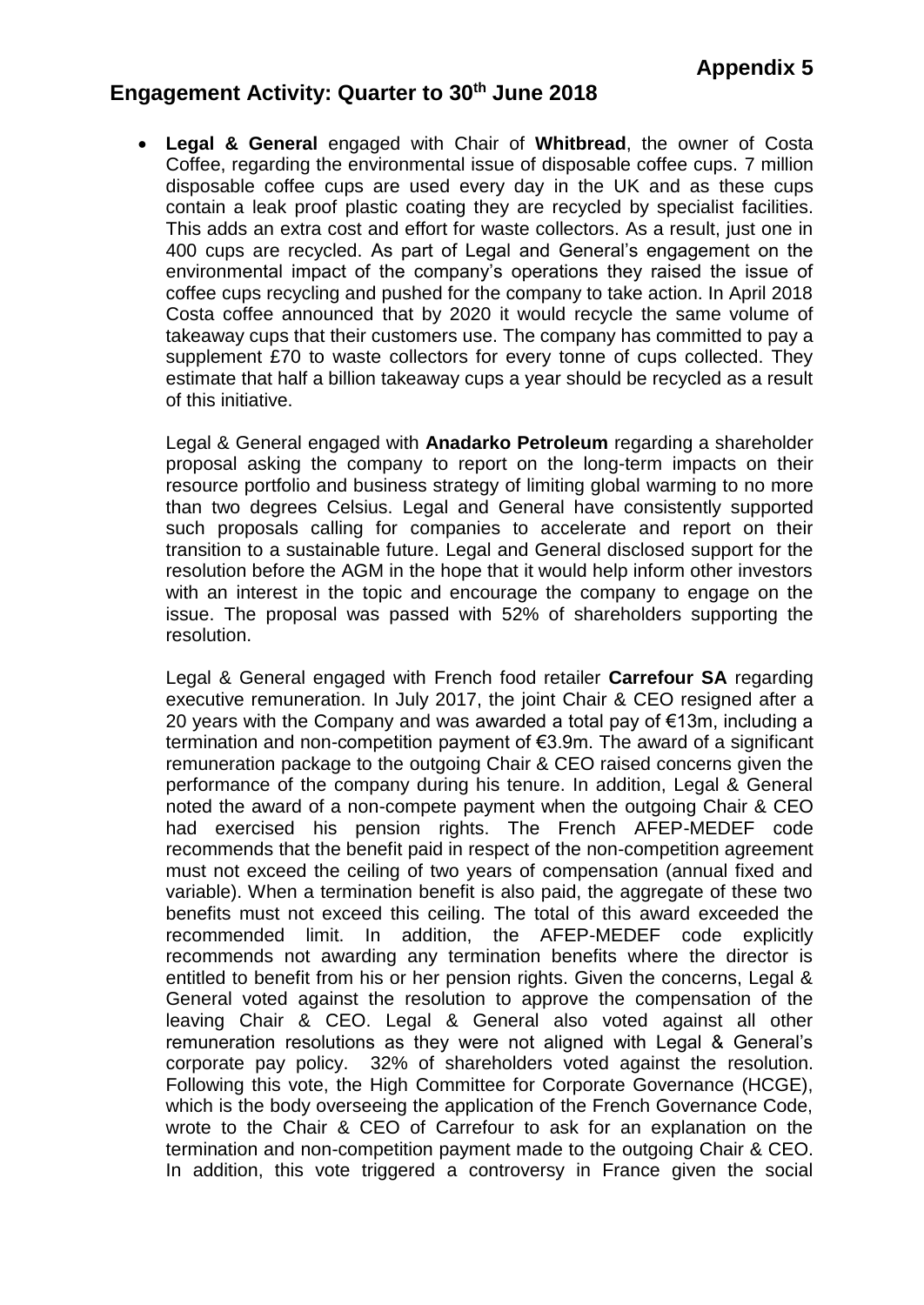sensitivities around executive pay. The French Government publicly criticised the quantum paid to the outgoing CEO, including his termination and noncompetition payment. The company subsequently declared it had decided not to award the termination and non-competition payment. Given the public controversy around this issue, the French Corporate Governance Code, which was still being reviewed at the time of the controversy, was strengthened on this issue. Under the revised code, non-compete payments cannot be awarded when the director claims his or her pension rights, and no noncompetition benefit can be paid over the age of 65.

- **Baillie Gifford** met with the CEO of South African based multinational internet and media group **Naspers** to discuss remuneration. Baillie Gifford have been engaging with the company on remuneration for several years and have abstained on the resolution to approve the remuneration report at the annual general meeting since 2014 due to poor disclosure. At a recent meeting to discuss proposed changes to the company's remuneration report the company admitted support for the remuneration policy had been less than desired and recognised the need for improved disclosure to appease shareholder concerns. Baillie Gifford are reassured that the company has taken account of shareholder feedback over the years and is beginning to improve in this area. Disclosure is only the first step, and conversations regarding the structure of the plan will continue.
- The Fund's engagement overlay provider, **GES**, engaged with **HSBC Holdings** (Baillie Gifford) regarding financial crime. GES began an engagement with HSBC in 2016 following recurring incidents of money laundering. The key incidents that were of particular concern included:
	- HSBC's US/UK Deferred Prosecution Agreement (DPA) from 2012 in relation to anti-money laundering (AML) and sanctions violations;
	- the HSBC Swiss private bank files that were leaked and the associated investigations by various governments (specifically Argentina, India, France and Belgium) into HSBC's alleged facilitation of tax evasion; and
	- the Panama Papers leak that indicated that HSBC had created 2,300 shell companies for the Panamanian law firm Mossack Fonesca and its clients.

GES' engagement objective was to ensure that HSBC has robust systems and controls to prevent financial crime and money laundering. Over the past five years, HSBC has overhauled its financial crime compliance systems and processes. Much of the work has been dictated by the terms of its DPA, which clearly outlined the remedial actions that the bank must take in order to not face criminal prosecution and/or the revocation of its US banking licence. In addition, the bank's work in this area has been overseen by a court‐ appointed monitor. GES had four meetings in person and one conference call with HSBC, in which the company was very open to discussing the various actions that it has taken to address these issues. HSBC also provides comprehensive disclosure on financial crime risk management on its website and in its 2017 Annual Report. A key issue that HSBC has sought to address over the years has been the uniform application of its AML policies. In 2017, HSBC put in place a new anti-money laundering and sanctions framework. 'Know Your Customer' is a key part of this framework, as the bank wants to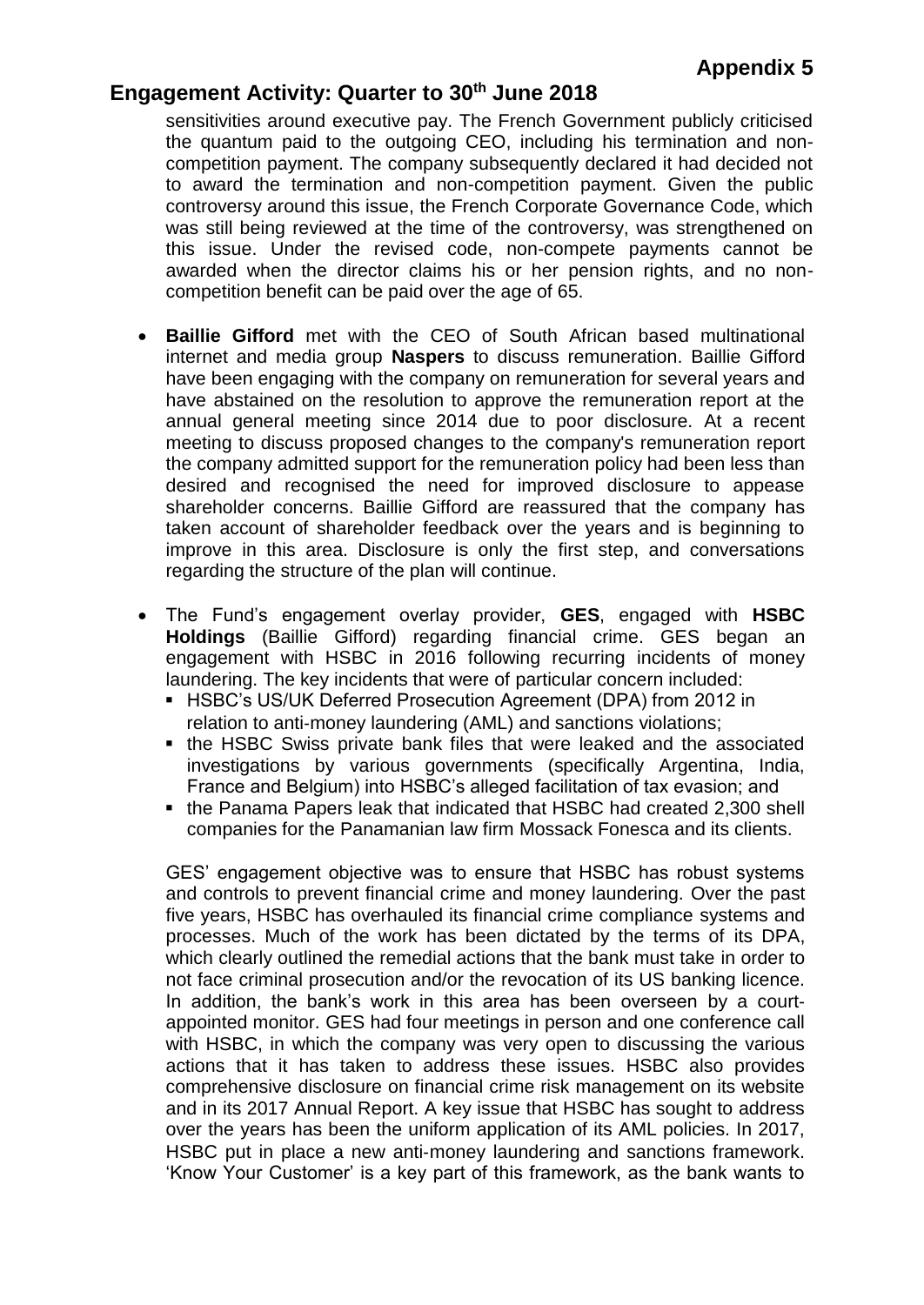ensure that the economic purposes of its clients are aligned with its risk appetite – both at the point of bringing on a new client and on a periodic basis. All four lines of HSBC's business are using its new customer due diligence on‐boarding tool. Transaction monitoring and client screening (particularly in relation to politically‐exposed persons) are also elements of the framework. The implementation of this new framework was accompanied by a major upgrade of HSBC's compliance IT systems in 2017. The bank uses a combination of both internal and external software for this monitoring. In terms of training, HSBC has an in-depth education and training programme regarding compliance and financial crime, which involves front, back and middle office staff, as well as the CEOs of their banks and subsidiaries. HSBC also has enterprise‐wide risk assessments that are conducted at each bank/subsidiary, which pertain to the various risks that are particularly acute and relevant within that jurisdiction. In addition to the compliance aspects, the bank has focused on improving its corporate culture. In 2016, HSBC introduced a charter on ethical banking. The charter is part of a broader programme to encourage employees to speak up and to raise awareness about financial crime risk. HSBC has also developed a specific risk management framework for financial crime. In 2016, HSBC created an internal new financial crime risk function and appointed a Group Head of Financial Crime Risk, who reports to the Group Chief Executive. There is also a board sub‐committee that provides oversight of financial crime, the Financial System Vulnerabilities Committee (FSVC) attended also by the Group Head of Financial Crime Risk.

The bank has told GES that many of the issues raised by the Swiss tax leaks and the Panama Papers are historical. HSBC has said that it now has a much more restrictive appetite for the types of accounts that were exposed in the Swiss Tax and Panama Papers leaks. Finally, on 12 December 2017, HSBC announced that the US Department of Justice had ended its DPA, noting that the bank has made significant improvements to its AML systems and processes. The dismissal of the DPA removes any threat of criminal prosecution for the bank and provides another level of assurance that the bank has adequately addressed prior AML failings. Given HSBC's extensive work on improving its AML procedures and systems and the closure of its DPA with the US authorities, GES decided to close its engagement with HSBC in February 2018. GES will continue to monitor the situation and reassess the conclusion should any new developments occur in this area.

 The Fund's engagement overlay provider, **GES**, engaged with **Phillips 66** and **Enbridge Energy Partners** (Legal & General) regarding the **Dakota Access Pipeline project.** In September 2016 the UN Special Rapporteur on the rights of indigenous peoples stated that the US Dakota Access Pipeline (DAPL) project posed significant risks to the Standing Rock Sioux tribe. The DAPL, part of the wider Bakken oil pipeline, transports crude oil from the Bakken fields of North Dakota to a distribution centre in Patoka, Illinois. The pipeline was developed by Energy Transfer Partners LP, Phillips 66, and Enbridge Energy Partners. The pipeline passes close to the tribe's reservation and beneath the Missouri River, the reservation's main source of drinking water. The pipeline's risks include water pollution and the destruction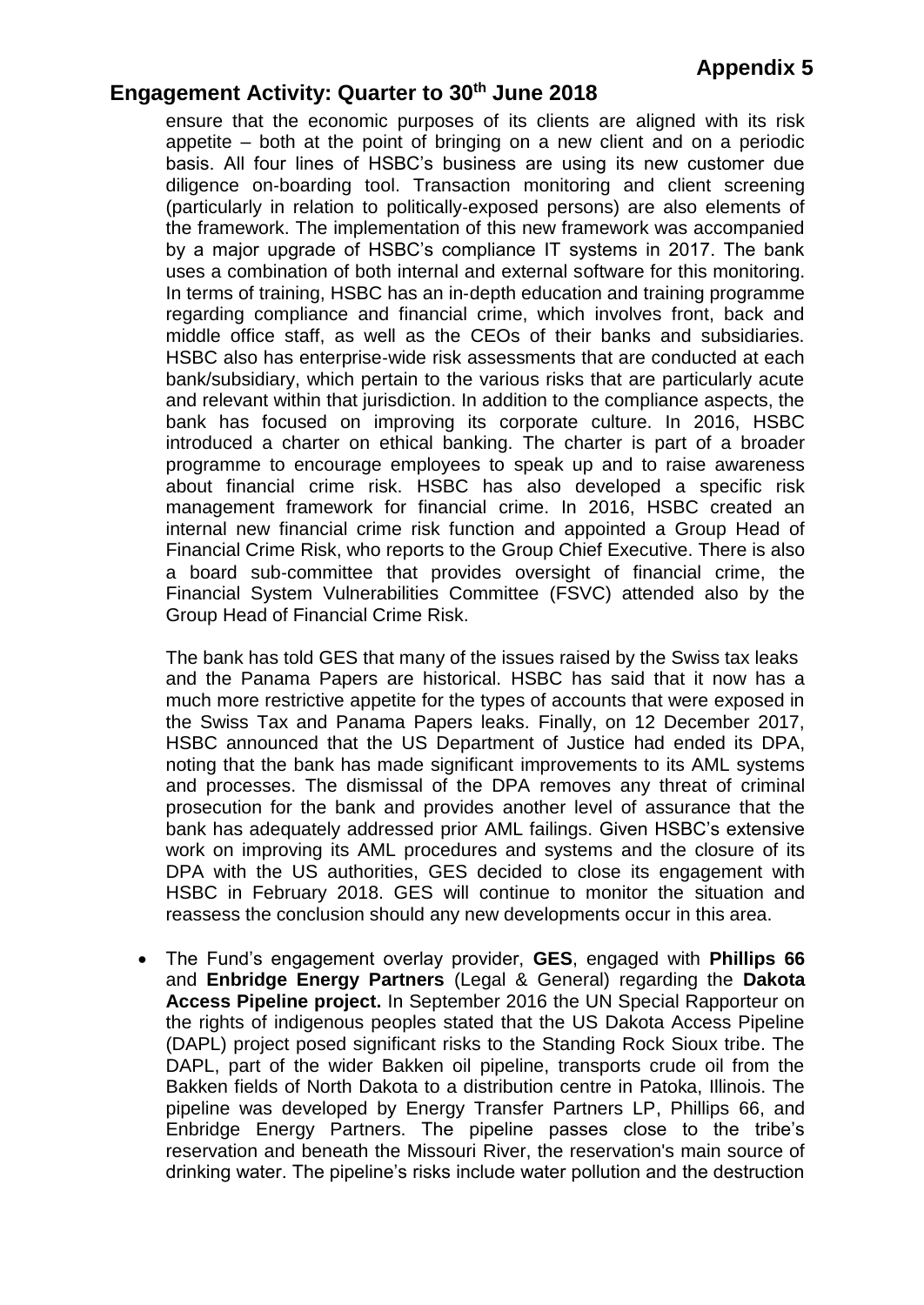of burial grounds and sacred sites. The Special Rapporteur, among others, has also alleged that the tribe was not effectively consulted and did not give its consent to the current routing of the pipeline. The project has been approved by regulatory agencies in all four states where the pipeline will operate. In February 2017, the US Army Corps of Engineers, the US authority which issues permits for the part of the pipeline that crosses federal land, granted the final permit needed for its completion. In June 2017, the pipeline became operational. Phillips 66 met with GES and institutional investors in Stockholm in May 2018. The meeting focused on the company's newly adopted human rights policy (introduced in 2017) and, in particular, how it had implemented it in relation to the rights of indigenous peoples. The company explained that agreements are always made with indigenous tribes when its pipelines crosses indigenous territories. Consultations are undertaken when there are other impacts on indigenous peoples (other than direct territory crossings). What meaningful consultations with indigenous peoples entail was also discussed at the meeting. The company communicated that there is a person at Phillips 66 who specifically works on relationships with indigenous peoples. Community councils are put in place nearby company operations. They are open to any community member interested in providing input and receiving information about the operations.

It appears that the company has put more actions in place than it reports, but it is difficult to see how systematic it is. GES continues to engage with the company in order to improve its disclosure and to clarify its management of community relations, particularly in relation to indigenous peoples. The company said it is about to issue a brochure, including engagement with indigenous people. In a follow-up call, as well as in written, GES has provided input on what investors would like to see reported.

Progress is noted in one of the other DAPL-related cases, Enbridge. In late June 2018, a report named Indigenous Rights and Relationships in North American Energy Infrastructure was released by the company. The report is a comprehensive outline of Enbridge's indigenous rights policy and how it is systematically applied in company operations. The report also includes a review of Enbridge's policies and procedures in relation to the Foley Hoag's (US law firm specialised on human rights) good practice report on social impacts in the US pipeline industry. An engagement period follows the report with, among others, indigenous peoples, industry peers and investors. GES has provided feedback before the public release and is scheduling a call with the company to discuss its implications further.

GES has also, after more than a year of attempts, held an introductory call with Energy Transfer Partners. The company has agreed to have a dialogue with GES about indigenous people and DAPL.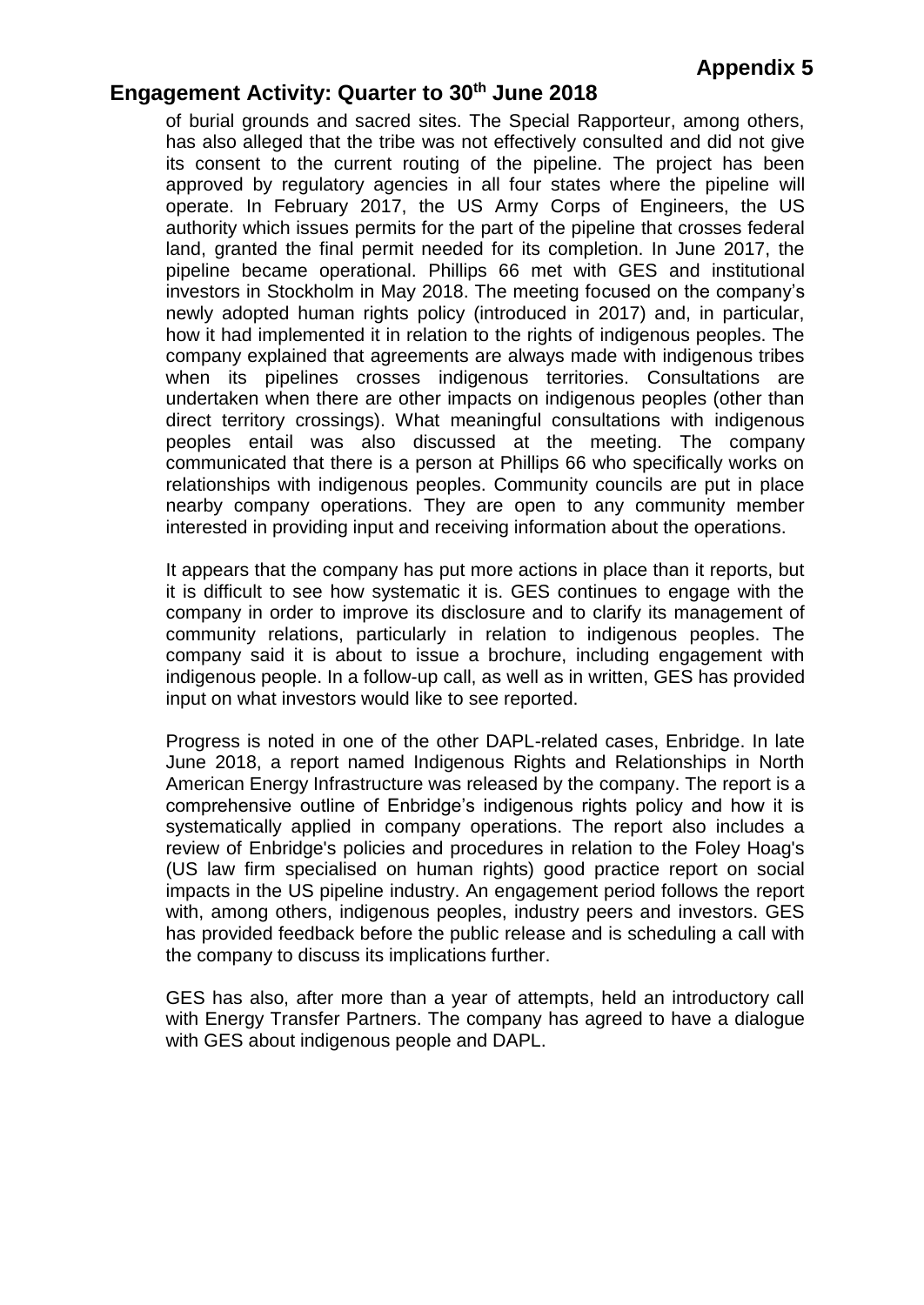# **Disclosure on ESG issues: Quarter to 30th June 2018**

 The Fund's engagement overlay provider, **GES**, provided a report on social media and social networking service company **Facebook** regarding data security. (Veritas, Legal & General). In April 2018 Facebook confirmed that the data of at least 87 million users worldwide was improperly obtained by Cambridge Analytica (CA). In 2014 the data analytics firm acquired personal information of Facebook users without proper authorisation and used it to build a system to profile and manipulate the behaviour of US voters. After the data leak was revealed Facebook introduced a number of measures to better protect its users' data including reviewing all the apps that had access to large amounts of information before the company changed its access policies in 2014. However, in May and June 2018 more instances of Facebook failing to protect its users' privacy came to light, including sharing sensitive information with third parties and giving device makers around the world unauthorised access to data.

Facebook has been subject to claims that it knew about the Cambridge Analytica data harvesting as long ago as 2015; however, it took only limited steps to secure the improperly obtained information. Furthermore, despite providing information to users who it confirmed were affected by CA, the company reportedly said that it would not compensate those whose data was leaked. In addition, to date, the company has not announced any personnel changes in relation to the scandal. At this year's AGM a significant number of shareholders opposed the reappointments of Facebook's CEO and COO to the board. Prior to the AGM Facebook announced a number of governance changes, including appointing two new independent directors to the audit committee, responsible for the risk oversight at the company. However, so far, neither an executive nor a single board member has been held accountable for the lack of oversight and inadequate management of cybersecurity risks.

GES' engagement objective is for Facebook to realise its commitments to privacy and data security and ensure an adequate level of protection of information to prevent similar issues from reoccurring. Facebook should also increase transparency in reporting. Despite many warnings over the years about the potential risk for misuse of the Facebook platform and the existence of gaps in the company's systems, Facebook has failed to proactively address the cybersecurity risks. GES has observed a similar reaction in response to its attempts to engage in dialogue with the company. So far, Facebook appears uninterested in discussing the outcome of the data leaks with GES. The company only recently responded to queries by referring to its public announcements. GES is currently attempting to establish meaningful dialogue with the company.

 The Fund's engagement overlay provider, **GES**, provided a report on pollution incidents arising from the US operations of American multinational chemical company **DowDuPont Inc**. (Lazard, Legal & General). According to US authorities DowDuPont and its spin-off company, Chemours, have been involved in the systematic under-reporting of numerous, long-term, pollution incidents which have allegedly adversely impacted the health of residents in at least three states: North Carolina, New Jersey and West Virginia. Following an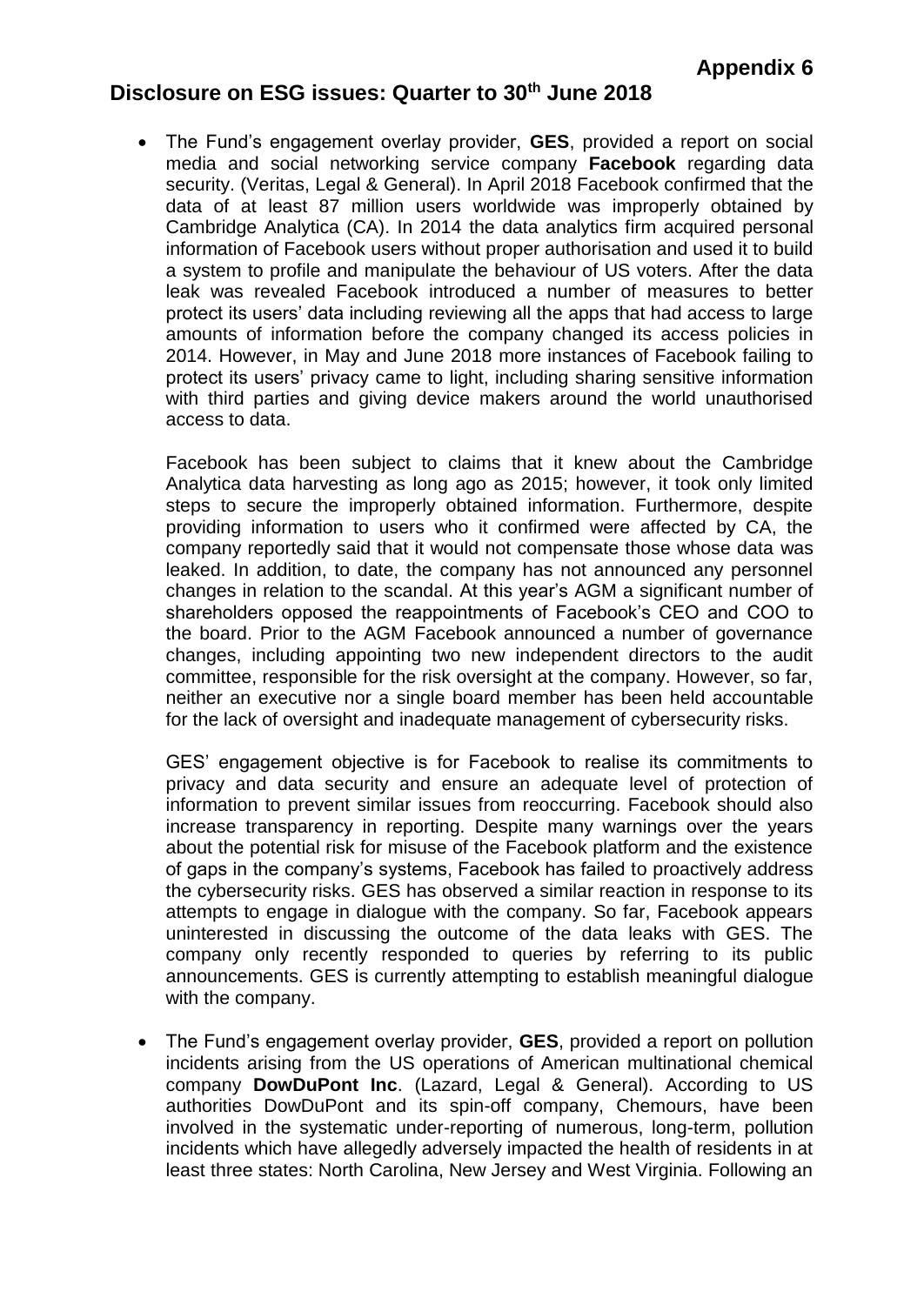# **Disclosure on ESG issues: Quarter to 30th June 2018**

investigation by The North Carolina Department of Environmental Quality (NC DEQ) into the Fayetteville chemical plant, the NC DEQ filed a motion against DuPont and Chemours in April 2018. The plant had been owned and operated by DuPont, until 2015, when the site was one of 170 sites spun-off by DuPont to Chemours. The motion states that the companies had failed for years to disclose the presence of a chemical known as Gen-X in their process wastewater and had made statements that misled the NC DEQ as to the presence of Gen-X in their process wastewater.

Gen-X is an unregulated fluorochemical that has been found to result in detrimental effects to the liver and blood in animals, including cancer. As it is 'unregulated' i.e. there is no threshold based upon toxicological data, the acceptable limit for any discharge is the actual detection limit of the analysis. The motion also specifically charges Chemours with knowingly emitting some 2,700 pounds (1,225 kg) of Gen-X, annually in its emissions, which is 40 times the amount reported by the company in 2017. The NC DEQ stated in a letter to the company that the results establish a 'causal relationship' between air emissions and the 'widespread degradation of groundwater'.

A recent media investigation into the former DuPont-owned, now Chemoursowned, Pompton Lakes site in New Jersey alleged that DuPont had knowingly permitted the discharge of solvents into an unlined discharge pond for approximately 40 years. The pond fed directly into the groundwater beneath the neighbouring residential area and polluted the adjacent, aptly named, Acid Brook. The solvents included perchloroethylene (PCE) and tetrachloroethylene (TCE), two types of what are known as semi-volatile organic compounds. Concerns over their health impacts have been reported since the 1970s, with testing of drinking water mandatory in the US since 1974. Long-term exposure can lead to, amongst other things, neurological damage and the US EPA has classified both PCE and TCE as 'likely to be carcinogenic to humans'. The solvents were first identified in the groundwater near DuPont's Pompton Lakes site in 1984 by the State of New Jersey's Department of Environmental Protection. Between 1991 and 1996 DuPont spent USD 40 million in a limited remediation of Acid Brook and of 140 neighbouring properties in order to remove lead and mercury-contaminated sediments. Following this limited clean-up the company requested residents to sign an agreement stating they were satisfied with the clean-up whilst unknowingly absolving DuPont from further responsibility should further contamination come to light in the future. Media reports allege that the company knowingly misled the residents as it continued to prevaricate with the regulators over the solvent pollution identified in the groundwater. In 1998, DuPont did agree to install a USD 1.2 million groundwater remedial pump and treat system on the southern boundary of its site and continues to treat some 8,000 gallons (30,200 litres) of groundwater a day. In 2016 DuPont agreed to a further USD 50 million remediation of Pompton Lake by removing some 130,000 cubic yards (about 100,000 cubic metres) of sediment. Chemours then put in passive remedial measures (i.e. measures that try to mitigate the effects of the contamination rather than actively remediate the source) across the affected residential area. However, the underlying contamination plume has yet to be remediated and remains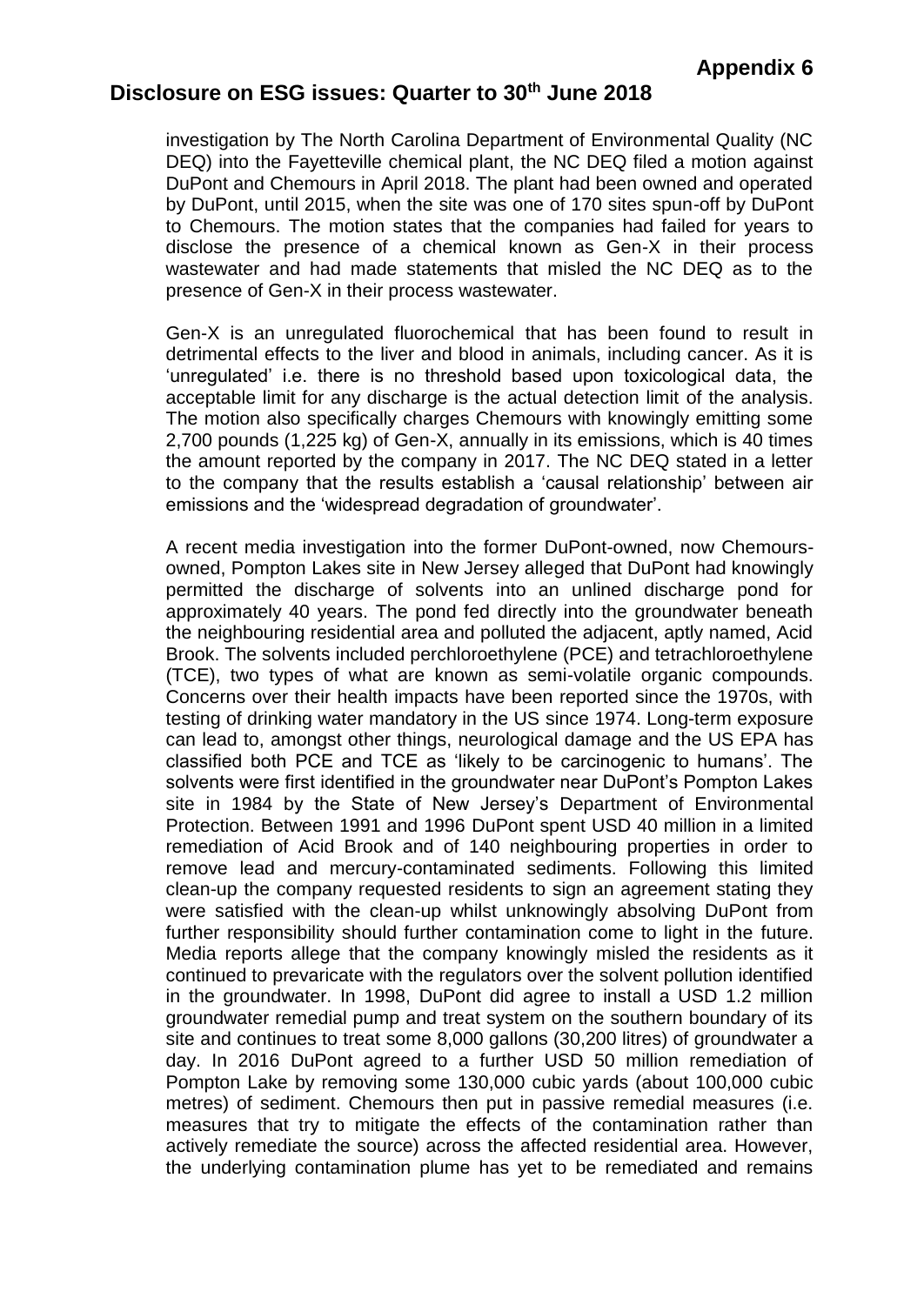# **Disclosure on ESG issues: Quarter to 30th June 2018**

beneath at least 400 homes, with consequential ongoing health impacts. The health impacts were highlighted in a March 2014 New Jersey state health study from that showed anomalously high levels of kidney cancer and lymphoma in the residents of Pompton Lakes.

GES has confirmed the case based upon the NC DEQ investigation and the reported causality of the discharged Gen-X and the pollution found in the groundwater. However, both companies have tended to prevaricate and delay any remedial measures, whilst doing so putting lives at risk. To this end GES would like the companies to undertake a review of their sites, prioritise the sites which are known or believed to be causing detrimental human health, and/or environmental, impacts. The companies should implement suitable remedial measures. In addition, they should ensure that all current waste disposal methodologies meet best practices to prevent re-occurrences in the future. Besides impacts on humans and the environment, this is also a material risk to the company as both court actions and continuing out-of-court settlements constitute financial costs to the companies.

 **Baillie Gifford** met the CEO of **Ryanair** for an update on how the business has been progressing since the flight cancellations last year. With Peter Bellew returning to the role of chief operations officer, the continued recruitment of pilots and trainees, review of rostering schedules and a chief risk officer joining the senior management team, Baillie Gifford felt reassured that Ryanair continues to make progress. Ryanair has reviewed pilots' pay (offering a 20% uplift) and discussions with unions are continuing although some agreements remain outstanding. Baillie Gifford will continue to monitor developments. Baillie Gifford met the head of sustainability at **Brambles** to discuss the company's approach to sustainability. Brambles provides supplychain logistics solutions with reusable pallets, crates, and containers for shared use by participants in the supply chain. Given the reusable nature of its products, Brambles is an inherently sustainable business and the company believes this provides an advantage in attracting clients who are increasingly looking to improve their own sustainability performance. Brambles has ambitious sustainability goals, for example targeting 100% of timber being sourced from sustainable sources, which it is on track to achieve, and has embedded the UN Sustainable Development Goals into its strategy. The meeting provided an insight into how a company can integrate sustainability into its core business model.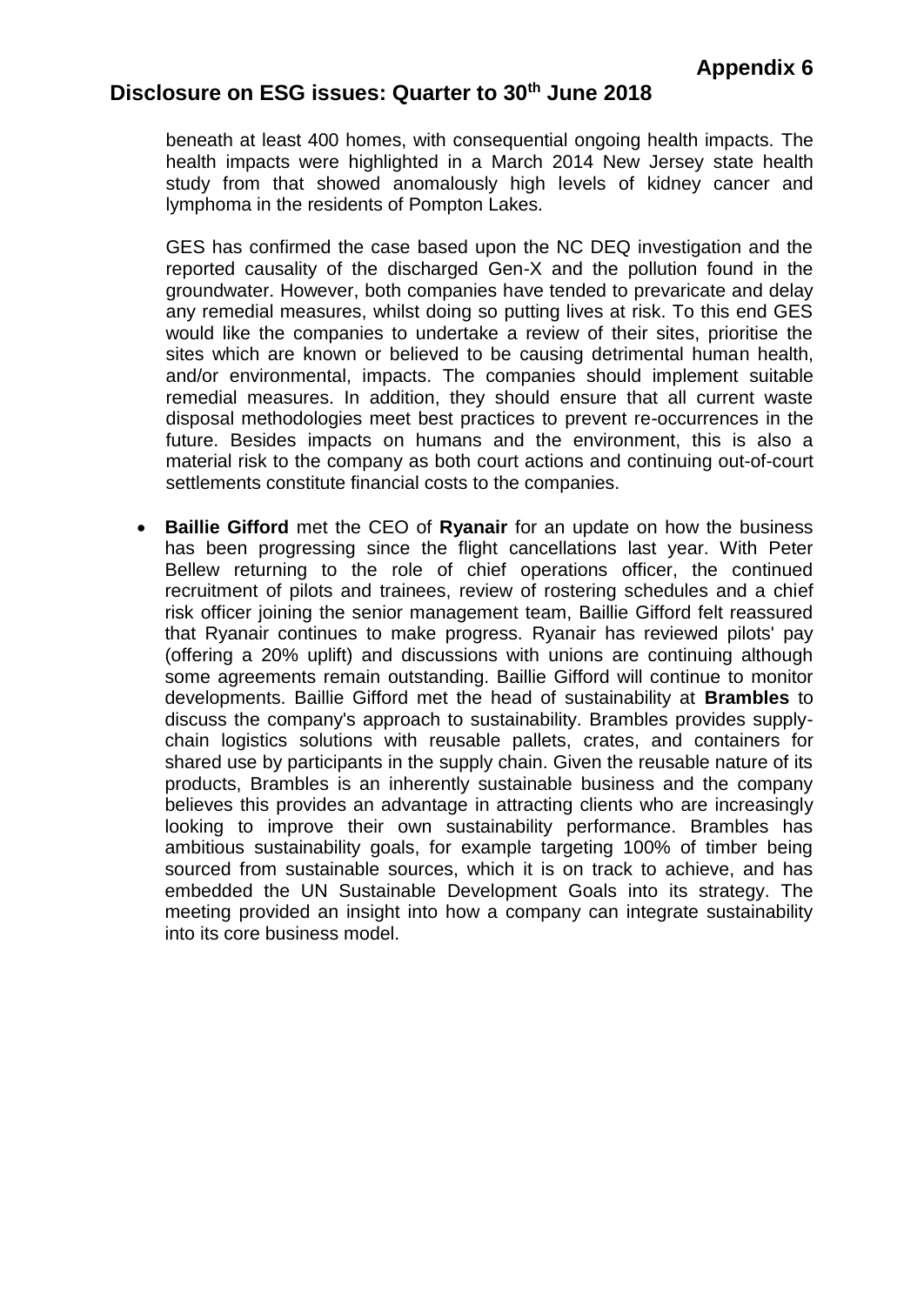# **UNPRI Signatories**

| <b>Manager</b>                       | <b>PRI</b><br><b>Signatory</b> | If not, manager's explanation                                       |
|--------------------------------------|--------------------------------|---------------------------------------------------------------------|
| Alcentra                             | Yes                            |                                                                     |
|                                      |                                |                                                                     |
| Ashmore                              | Yes                            |                                                                     |
| <b>Baillie Gifford</b>               | Yes                            |                                                                     |
| <b>Barings</b>                       | Yes                            |                                                                     |
| <b>DTZ</b>                           | Yes                            |                                                                     |
| Genesis                              | Yes                            |                                                                     |
| Henderson                            | Yes                            |                                                                     |
| JP Morgan                            | Yes                            |                                                                     |
| Lazard                               | Yes                            |                                                                     |
| Legal and General                    | Yes                            |                                                                     |
| Oak Hill Advisors                    | Yes                            |                                                                     |
| Oldfield                             | Yes                            |                                                                     |
| Pantheon                             | Yes                            |                                                                     |
| <b>Partners Group</b>                | Yes                            |                                                                     |
| <b>PIMCO</b>                         | Yes                            |                                                                     |
| <b>Ruffer</b>                        | Yes                            |                                                                     |
| Veritas                              | Yes                            |                                                                     |
| <b>No.3 Fund</b>                     |                                |                                                                     |
| <b>Ruffer</b>                        | Yes                            |                                                                     |
| <b>Legal and General</b>             | Yes                            |                                                                     |
| <b>Direct Investment Portfolio</b>   |                                |                                                                     |
| Aberdeen Asset Management            | Yes                            |                                                                     |
| <b>Albion Ventures LLP</b>           |                                | The firm has considered the PRI in                                  |
|                                      |                                | preparing its own policy and has                                    |
| Alpha Real Capital LLP               | <b>No</b>                      | adopted them as appropriate.<br>Currently in the process of         |
|                                      |                                | reviewing PRI and other                                             |
|                                      |                                | established alternative accredited                                  |
|                                      | No                             | bodies.                                                             |
| <b>Ediston Properties Ltd</b>        |                                | Consideration is given to ESG                                       |
| (Clydebuilt)                         |                                | factors when investing in                                           |
|                                      | No                             | properties.                                                         |
| Epidarex Capital Mgt. Ltd            |                                | Manager believes PRI is not<br>applicable to a life science venture |
|                                      | No                             | capital fund.                                                       |
| Equitix Investment Mgt. Ltd          | Yes                            |                                                                     |
| <b>UK GIB Financial Services Ltd</b> | Yes                            |                                                                     |
| <b>Healthcare Royalty</b>            |                                | Currently in the process of                                         |
| Management LLC                       | No                             | evaluating the PRI principles.                                      |
| <b>Hermes GPE</b>                    | Yes                            |                                                                     |
| Iona Capital LTD                     |                                | Iona is currently progressing                                       |
|                                      | No                             | towards becoming a signatory.                                       |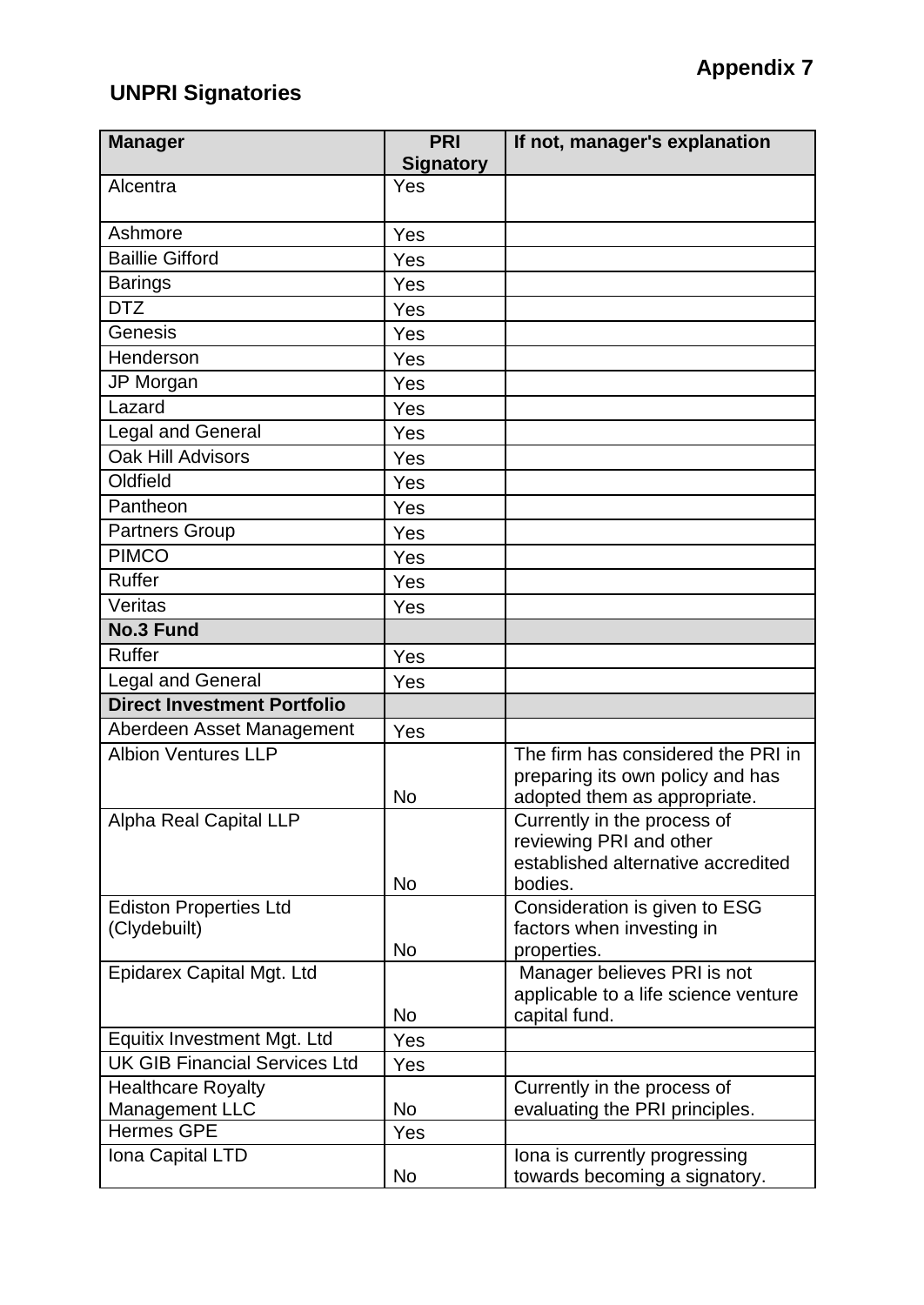# **UNPRI Signatories**

| Maven Capital Partners UK LLP       |           | Maven adheres to PRI standards      |
|-------------------------------------|-----------|-------------------------------------|
|                                     |           | as they are deemed industry best    |
|                                     | No        | practice.                           |
| Muzinich & Co. Limited              | Yes       |                                     |
| <b>NTR</b>                          |           | NTR takes a responsible             |
|                                     |           | investment approach to its          |
|                                     |           | business and is currently           |
|                                     | <b>No</b> | considering signing up to UNPRI.    |
| <b>Panoramic Growth Equity</b>      | Yes       |                                     |
| Pemberton Asset Mgt. S.A            |           | Pemberton have an ethical           |
|                                     |           | investment policy in place.         |
|                                     |           | Although not currently a signatory  |
|                                     |           | to PRI this will be considered over |
|                                     | <b>No</b> | the lifetime of the fund.           |
| <b>Pentech Ventures LLP</b>         |           | Pentech acts in accordance with     |
|                                     |           | the Principles. At this stage they  |
|                                     |           | do not believe it would be          |
|                                     |           | beneficial to Pentech for it to     |
|                                     |           | become a signatory to PRI but will  |
|                                     | <b>No</b> | keep under review.                  |
| PIP (Dalmore Capital Limited)       | Yes       |                                     |
| <b>PiP Manager Limited</b>          | Yes       |                                     |
| <b>GAM International Management</b> |           |                                     |
| Ltd (Renshaw Bay)                   | Yes       |                                     |
| Resonance Asset Mgt. Ltd            |           |                                     |
| "RAM"                               | Yes       |                                     |
| Scottish Equity Partners            |           | SEP has considered PRI in forming   |
| LLP(SEP)                            |           | its responsible investment          |
|                                     | <b>No</b> | procedures.                         |
| <b>Tosca Debt Fund</b>              |           | Tosca are committed to PRI and      |
|                                     |           | assume the principals in their      |
|                                     | <b>No</b> | decision making.                    |
| Scottish Loan Fund (Maven           |           | Maven adheres to PRI standards      |
| Capital Partners UK LLP)            |           | as they are deemed industry best    |
|                                     |           |                                     |
| <b>Temporis Capital Limited</b>     | No        | practice.                           |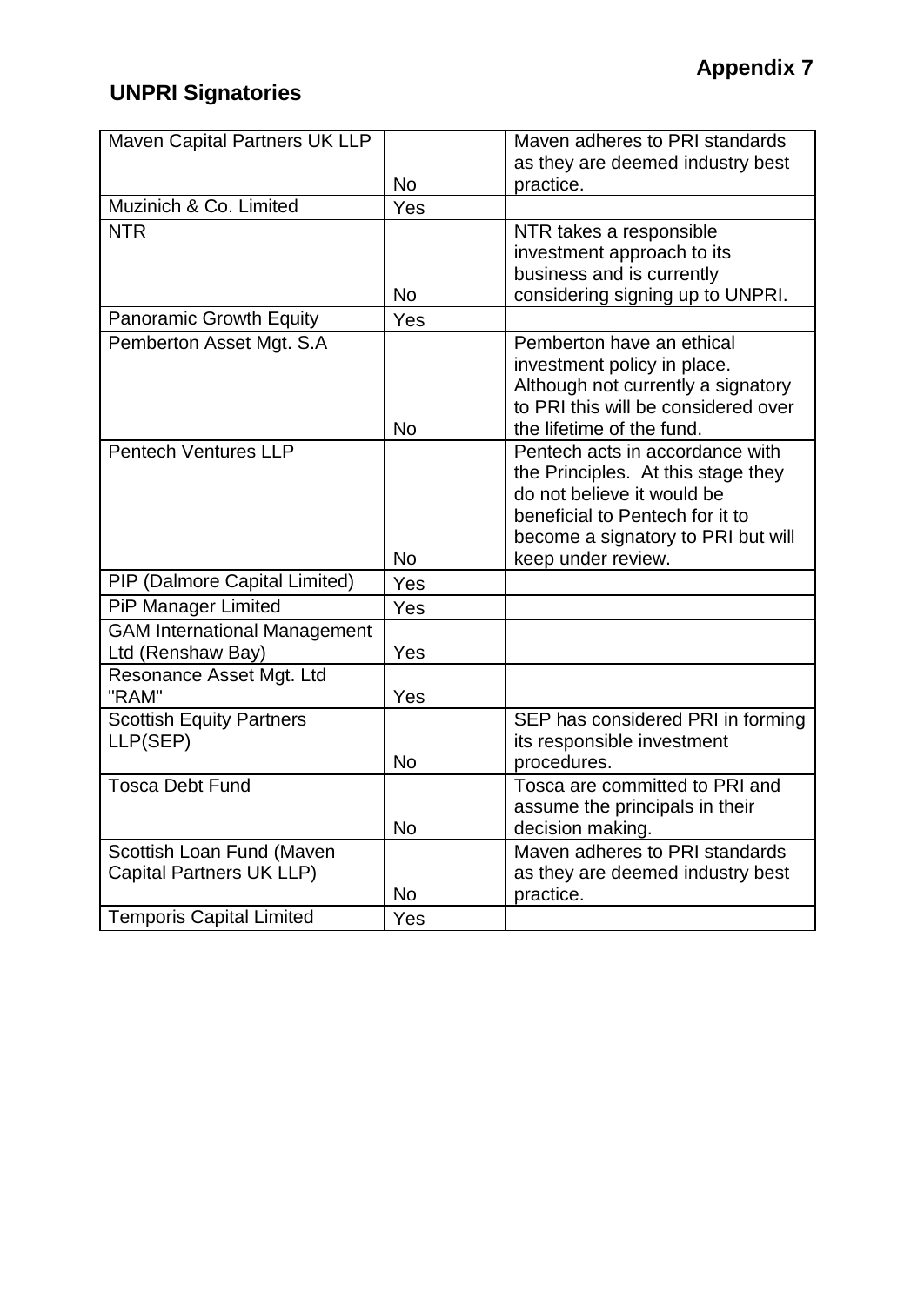## **ShareAction**

ShareAction is a London based registered charity that promotes responsible investment. ShareAction aims to improve corporate behaviour on environmental, social and governance issues. The charity has launched numerous campaigns, with support from savers, charities, unions, faith groups and other civil society organisations to engage with investors to bring about change. ShareAction's work recognises that the money individuals and organisations put into the investment system funds global corporations, who in turn have the power to change business practices that are harmful to people or the environment. The Fund has been supportive of the work of ShareAction for several years and ShareAction has been successful in raising awareness of issues and in lobbying for change.

## **Living Wage**

Strathclyde Pension Fund became involved with the living wage theme in early 2013 when the Convener co-signed a letter to the Financial Times in collaboration with 12 other UK pension funds and foundations to support the ShareAction JustPay! Campaign. The letter called on UK publicly listed companies to embed social sustainability in their businesses by paying employees and contracted staff the Living Wage. The second stage of the campaign commenced in early 2014 and involved sending collaborative letters to the constituents companies of the FTSE 100 index. The letters called on these companies to pay employees and contracted staff the Living Wage. Letters have gone out to each FTSE100 company prior to their AGM and the campaign is now in its fifth year. There are currently 36 companies in the FTSE 100 accredited by the Living Wage Foundation, A further 10 have committed to full compliance with the Living Wage standard but have not yet taken the step to commit to accreditation. This means that, in practice, 44 of the FTSE 100 are currently fully compliant with the Living Wage standard.

## **The Workforce Disclosure Initiative**

The Workforce Disclosure Initiative (WDI) is a project to advance investor understanding and in turn consideration of the people behind the largest publicly listed companies, from those directly employed to those employed in the supply chain. The WDI is run by ShareAction and is supported by a coalition of 100 institutional investors representing more than \$12 trillion in assets. The initiative is also supported by the Pensions and Lifetime Savings Association (PLSA) and the Department for International Development.

Through the WDI, investor signatories come together to request that companies provide comparable data on the workforces in their operations and supply chain on an annual basis. Improved transparency will help investors gain crucial insights into how companies are managing their workforces, and how they compare with peers. The data collected will also inform investor engagement with companies to encourage better employment policies and practices. Ultimately, the goal of the WDI is to improve the quality of jobs for employees in companies' global operations and workers in their supply chains. The level of comparability in this area of corporate reporting is currently poor. The WDI is modelled on the Carbon Disclosure Project. It involves an annual

investor-led survey of multinational companies which asks companies to report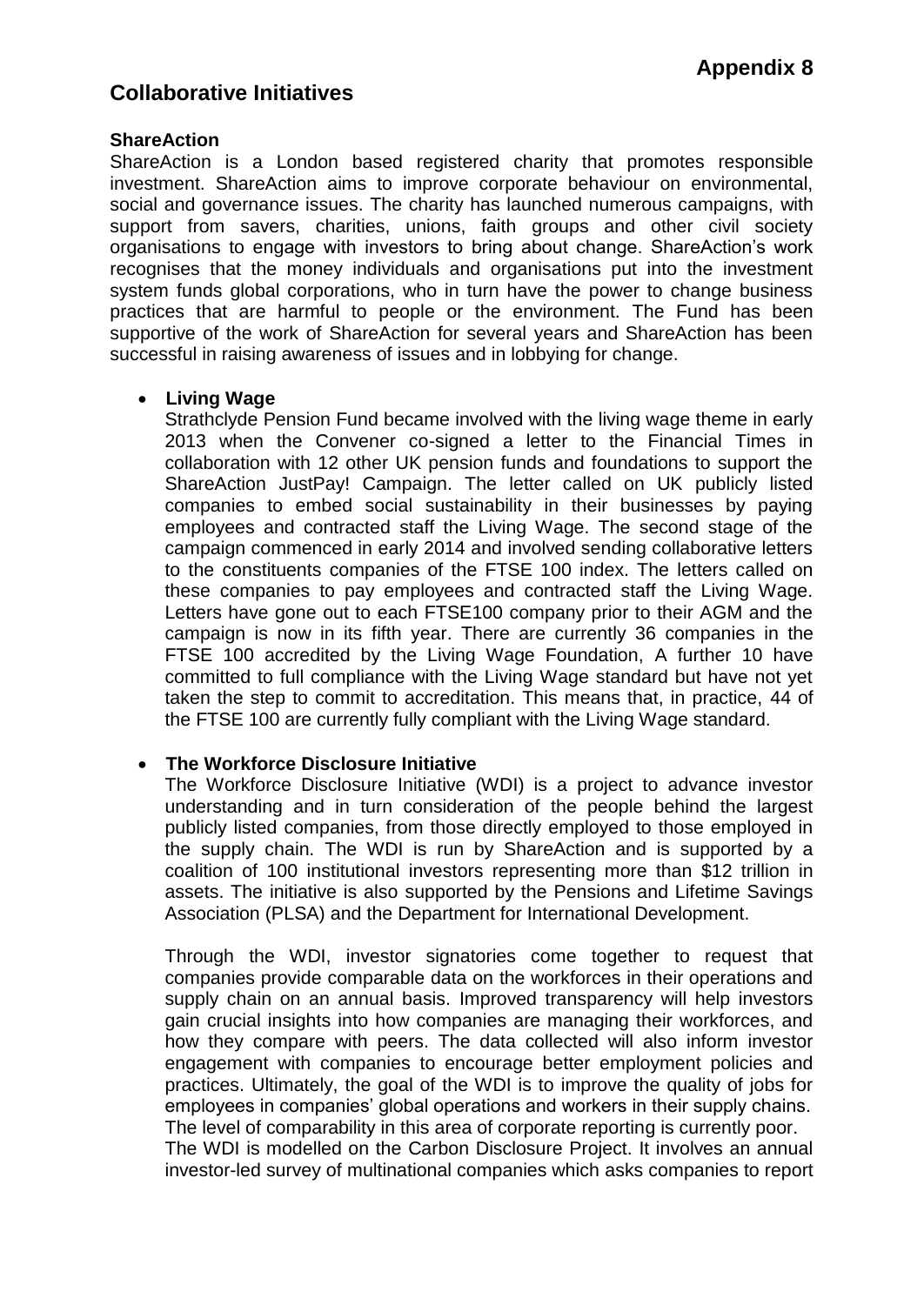on key areas like the composition of the workforce, workforce stability, workforce development and worker engagement. Both direct employees and those throughout the supply chain are covered. The initiative then coordinates collaborative engagement efforts by interested investors with these companies to encourage higher standards.

## **Investor Decarbonisation Initiative**

Investor Decarbonisation Initiative brings together institutional investors to encourage companies to set ambitious climate targets in line with goals of the Paris Agreement. The initiative delivers coordinated company engagement, promoting proactive emissions reductions at the rate required to avoid dangerous climate change. This initiative mobilises investor support for science-based emissions targets and complementary commitments to renewable electricity (RE100), energy productivity (EP100), and electric mobility (EV100).

## **RE100 Renewable Energy**

RE100 is a collaborative initiative that supports companies that make a public pledge to switch to 100% renewable electricity for their international operations by an agreed date. RE100 was launched in 2014 and is now being rolled out in India and China in addition to Europe and the US. The initiative is supported by 50 institutional investors representing more than \$1 trillion in assets and is coordinated by ShareAction. Founding members of the investor initiative include Aviva Investors, Environment Agency Pension Fund, French pension fund ERAFP and Norwegian fund KLP. The investor engagement programme, supported by ShareAction, engages with companies through letters, meetings and AGMs, to encourage them to switch to 100% renewable energy. By sending investor-endorsed letters, asking questions at company AGMs and talking through the challenges and benefits of renewable electricity procurement with these companies, the RE100 initiative has helped to push sustainable power up the corporate agenda. Corporate members of RE100 with goals to achieve 100% renewable electricity span a wide variety of industries and operate in a broad range of countries across the world. They include: Apple, BMW Group, Diageo, IKEA Group, Johnson & Johnson, Marks & Spencer, Nestlé, Philips, Starbucks, Unilever and Walmart.

## **EP100 Energy Productivity**

EP100 is a global, collaborative initiative of influential businesses that pledge to double their energy productivity. The EP100 initiative is a companion to RE100, through which businesses commit to 100% renewable power. Together the two campaigns offer companies a low cost decarbonisation pathway. By doubling the economic output from every unit of energy consumed, companies set a bold target, demonstrating climate leadership while reaping the benefits of lower energy costs. Business accounts for around half of the electricity used worldwide. By focusing on energy productivity outcomes, corporates can reduce their own energy demand and significantly contribute to reducing energy demand globally. By doubling energy productivity, corporations are also enhancing their resilience and boosting competitiveness, all while reducing greenhouse gas emissions, creating jobs,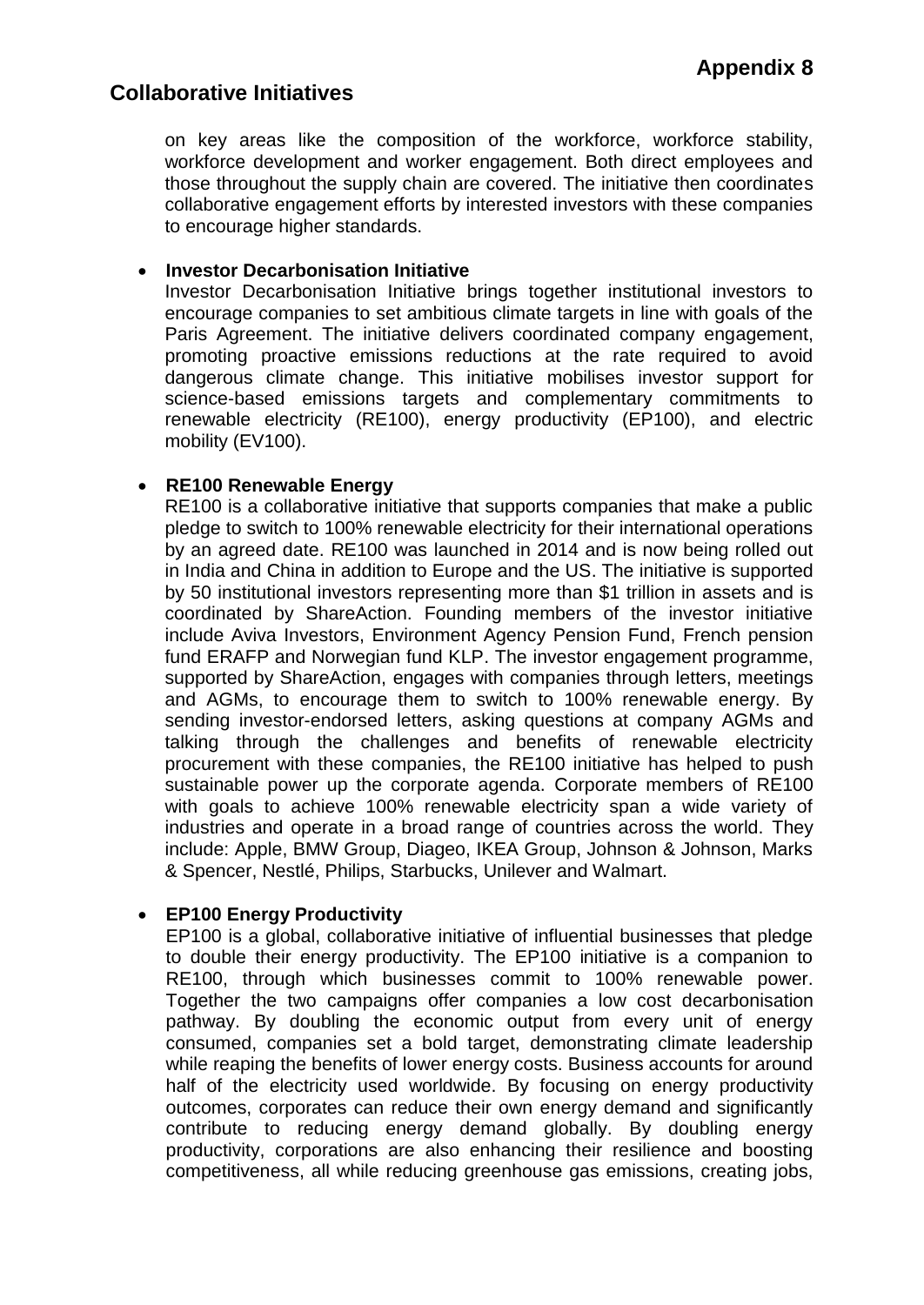and improving energy security. Corporate members of EP100 pledged to double their energy productivity span a wide variety of industries and operate in a broad range of countries across the world. They include: H&M, Danfoss, Schneider Electric, Swiss Re, Mahindra & Mahindra, and Dalmia Cement.

## **EV100 Electric Mobility**

EV100 is a global initiative bringing together companies committed to accelerating the transition to electric vehicles (EVs) and making electric transport the new normal by 2030. The transport sector is the fastest-growing contributor to climate change, accounting for 23% of global energy-related greenhouse gas (GHG) emissions. Electric transport offers a major solution in cutting millions of tons of greenhouse gas emissions per year, as well as curbing transport related air and noise pollution. With businesses owning over half of all registered vehicles on the road, it is crucial that companies lead the shift to electric vehicles. Through their investment, and influence on millions of staff and customers worldwide, they can address rising global transport emissions. They can also significantly enhance mass demand for electric vehicles. By setting out their future EV purchasing requirements on an ambitious timescale, companies can drive mass roll-out and make electric cars more rapidly affordable for everyone around the world. Corporate members of EV100 include: Air New Zealand, Baidu, Deutsche Post DHL, EDF, Ikea & Unilever.

## **Farm Animal Investment Risk and Return (FAIRR)**

Established by Coller Capital the initiative is now supported by institutional investors representing more than \$3.3 trillion in assets including Aviva Investors, Boston Common Asset Management and Joseph Rowntree Charitable Trust. It aims to encourage analysis and engagement around the long-term risks that factory farming poses to portfolios. The animal factory farming sector is becoming a high-risk sector for investors, and is exposed to numerous sustainability-related factors. In many cases these risks are already showing evidence of significant value destruction. Factory farming alone contributes 30 percent of global methane emissions and 65 percent of nitrous oxide emissions. Today, livestock farming produces more global greenhouse gases (15 percent) than the transport sector (14 percent). Similarly, about 75 percent of soybean production, which is a major contributor to deforestation and climate change, is used to feed livestock. Therefore factory farming leaves itself and its investors critically exposed to potential new climate legislation in the transition to a more carbon constrained world.

The main involvement of SPF to date has been collaborative letters to food and restaurant companies regarding the use of antibiotics in their meat and poultry supply chain. FAIRR, in partnership with The Interfaith Centre on Corporate Responsibility (ICCR), brought together a coalition of 60 institutional investors worth \$2.2 trillion to ask companies to take action on the systemic overuse of antibiotics.

## **Fire and Building Safety in Bangladesh Initiative**.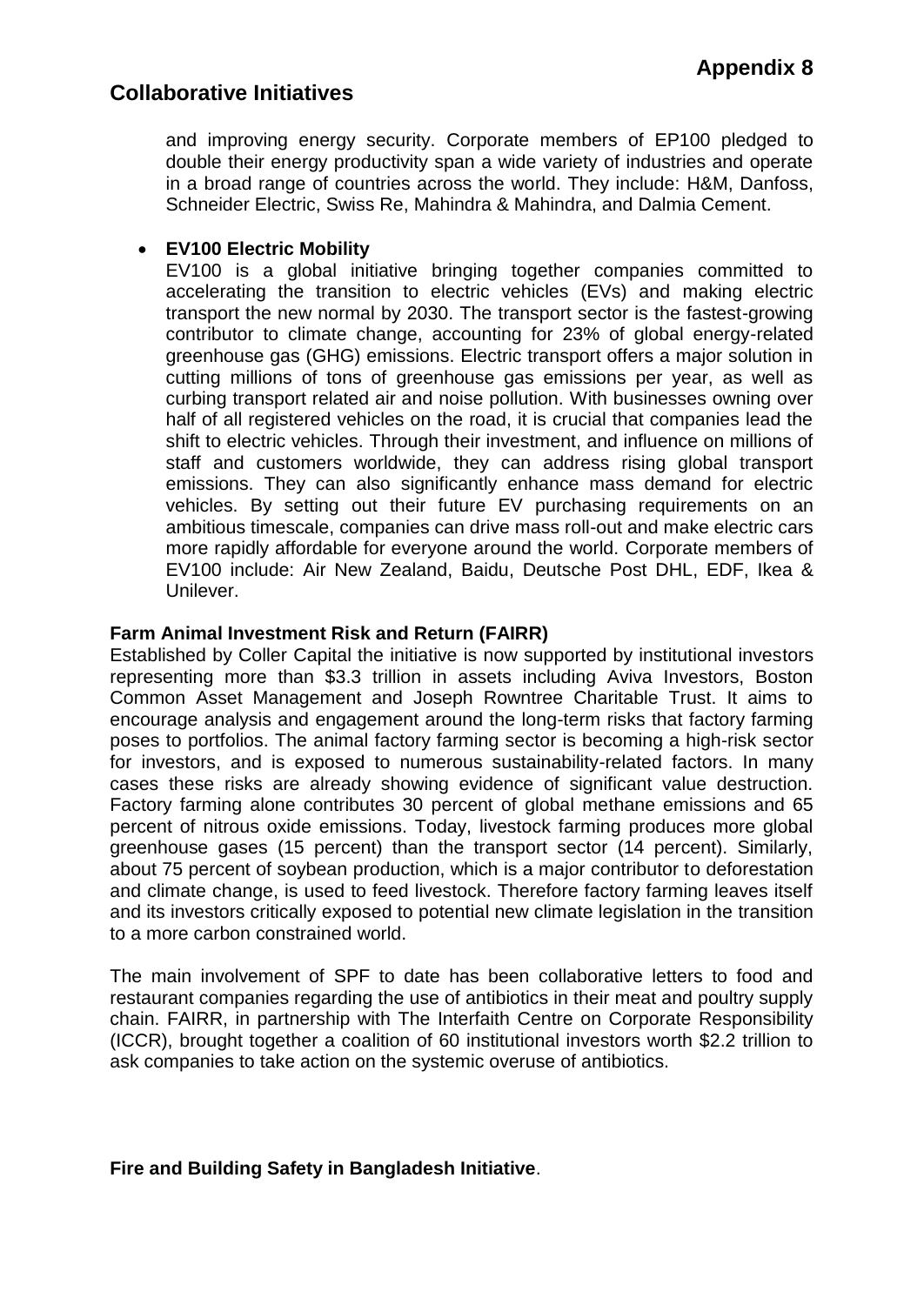Following the collapse of Rana Plaza in Dakar where nearly 1,200 garment factory workers lost their lives, the Interfaith Centre on Corporate Responsibility (ICCR) organized a coalition of over 200 global institutional investors representing 12 countries and \$3.1 trillion in assets to promote reform of the global apparel sector to guarantee the safety and well-being of workers. The initiative works to encourage apparel companies to sign The Bangladesh Accord on Fire and Building Safety, a multi-stakeholder initiative that includes global brands, trade unions, civil society organizations and a representative of the International Labor Organization as the independent chair. Accord signatories agree to binding commitments to make the changes necessary to ensure worker safety. ICCR is a coalition of faith and valuesdriven institutions who view the management of their investments as a powerful catalyst for social change. The Fund has worked collaboratively with ICCR on a range responsible investment issues over the years including the Fire and Building Safety in Bangladesh Initiative and the FAIRR antibiotics initiative.

## **Institutional Investors Group on Climate Change (IIGCC)**

In December 2016 the Fund joined this network of nearly 140 members, including many of the largest pension funds and asset managers in Europe, who represent over €18 trillion in assets and take a pro-active approach to managing risks and opportunities related to climate change. The IIGCC provides investors with the collaborative platform to encourage public policies, investment practices and corporate behaviour that address long-term risks and opportunities associated with climate change. To deliver on its objectives, IIGCC operates a number of programmes that commission research, produce reports and engage with various stakeholders.

## **Local Authority Pension Fund Forum (LAPFF)**

The Fund is a member of the Local Authority Pension Fund Forum, a collaborative shareholder engagement group which brings together 72 local authority pension funds from across the UK with combined assets of over £200 billion. LAPFF's mission is to protect the long-term investment interests of beneficiaries by promoting the highest standards of corporate governance and corporate responsibility amongst investee companies. Much of the Forum's work is in ensuring that companies have the right policies and right people in place to create value for shareholders over the long term. LAPFF's policy is that robust engagement on a collective basis is preferable to placing restrictions on particular types of investment. Therefore the Forum considers that issues such as climate change and employment standards require as much investor attention as more traditional concerns such as corporate governance and executive remuneration. In some aspects of its work, LAPFF adopts a more high-profile and interventionist approach to shareholder engagement. It has led investor criticism of accounting standards that can misrepresent the capital position of financial institutions, and spoken out publicly against poor standards and excessive pay at the banks. It has also been an integral part of an investor grouping encouraging a positive response by companies to climate risk by filing supportive shareholder resolutions.

## **CDP**

CDP, formerly the Carbon Disclosure Project, is an international not-for-profit organisation that drives companies and governments to reduce their greenhouse gas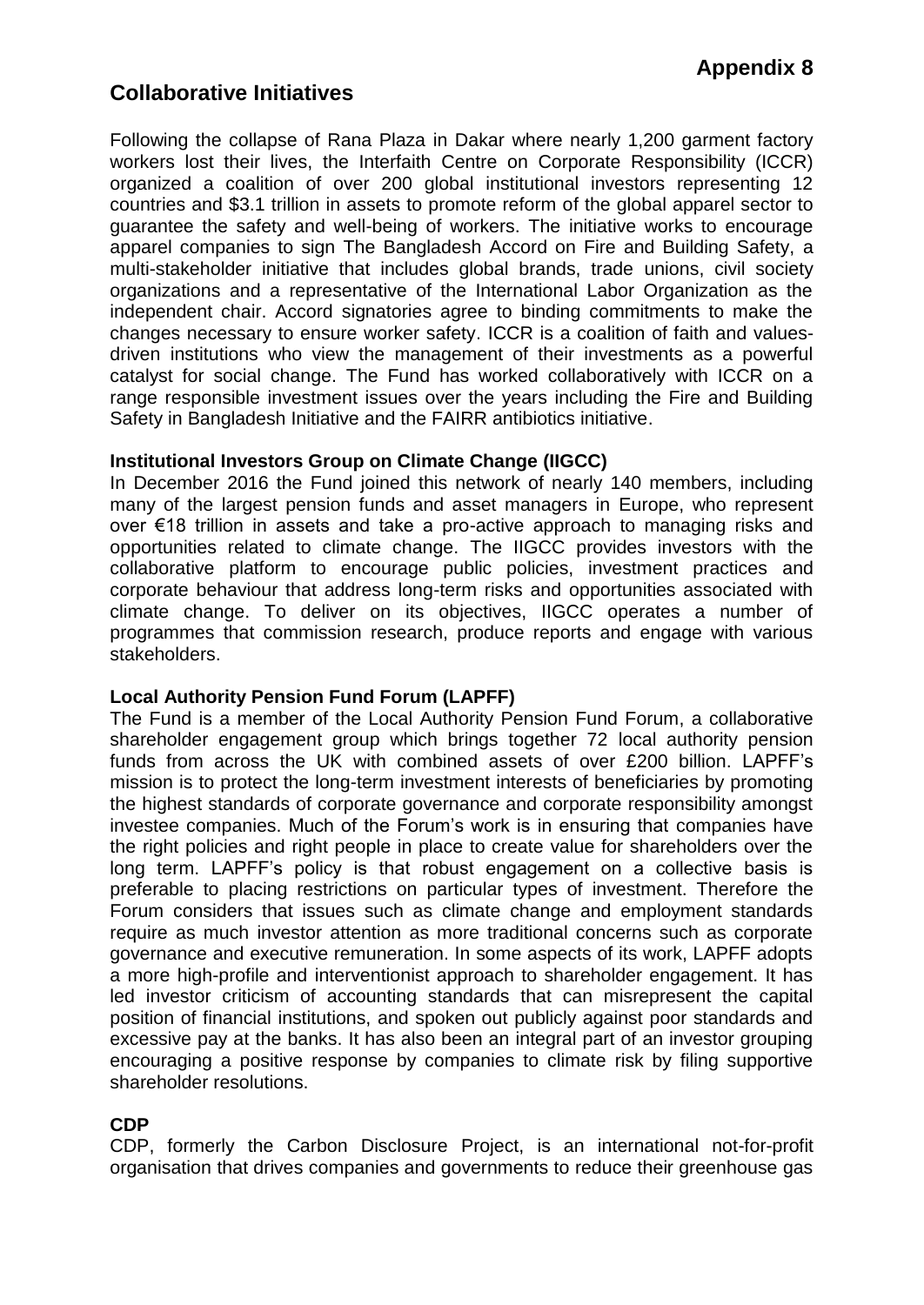emissions, safeguard water resources and protect forests. CDP represents institutional investors with assets of US\$100 trillion, helping to leverage investor and buyer power to motivate companies to disclose and manage their environmental impacts; whilst also providing insights into corporate environmental performance for investors. Over 5,800 companies with some 60% of global market capitalisation disclosed environmental data through CDP in 2016 alongside 500 cities and 100 states and regions, making CDP's platform one of the richest sources of information globally on how companies and governments are driving environmental change

The Fund is a signatory to **Carbon Action** and the **Water** and **Forest** programs of CDP.

**Carbon Action** is a CDP initiative supported by over 329 signatories which works with investors and corporations to encourage companies to take action to reduce their Green House Gas emissions by making investments in emissions reduction activities that have a satisfactory financial return. To date over 1,305 companies targeted in heavy emitting industries, \$313bn invested in emissions reduction activities with 3,886 reported projects and reduced emissions of 522 million metric tonnes CO2e reported.

The **CDP Forest** program engages companies to disclose their exposure to five forest risk commodities – cattle products, bio fuels, soy and timber, supported by 380 signatories with assets of US\$29 trillion.

The **CDP Water** program engages companies to disclose their exposure to water risks and opportunities, supported by 639 signatories with assets of US\$69 trillion.

## **Climate Action 100+**

Climate Action 100+ was launched in December 2017 with the support of 225 investors representing \$26.3 Trillion in assets. Entities backing the project include many of the UK's local authority schemes, and some of the most influential Australian, Canadian and US public pension funds. Co-ordinators include the **Institutional Investors Group on Climate Change (IIGCC),** and **Principles for Responsible Investment (PRI)**. The five year initiative will use carbon mapping data to target the worst climate offenders directly, to curb their emissions, improve climate governance and strengthen disclosure. The 100-strong list of top emissions generators, drawn up with CDP data and developed through a collaborative process from investor and partner organisations, compiles both companies' direct and indirect emissions. It names obvious polluters such as ExxonMobil, Coal India, China Petroleum & Chemical Corporation and Gazprom, plus groups linked to greenhouse gas emissions in the making or use of their products, including Toyota, United Technologies, Korea Electric Power Corporation, and Nestlé. Pressure will be brought to bear through robust engagement. The goal: to cut global emissions by 80 per cent by 2050.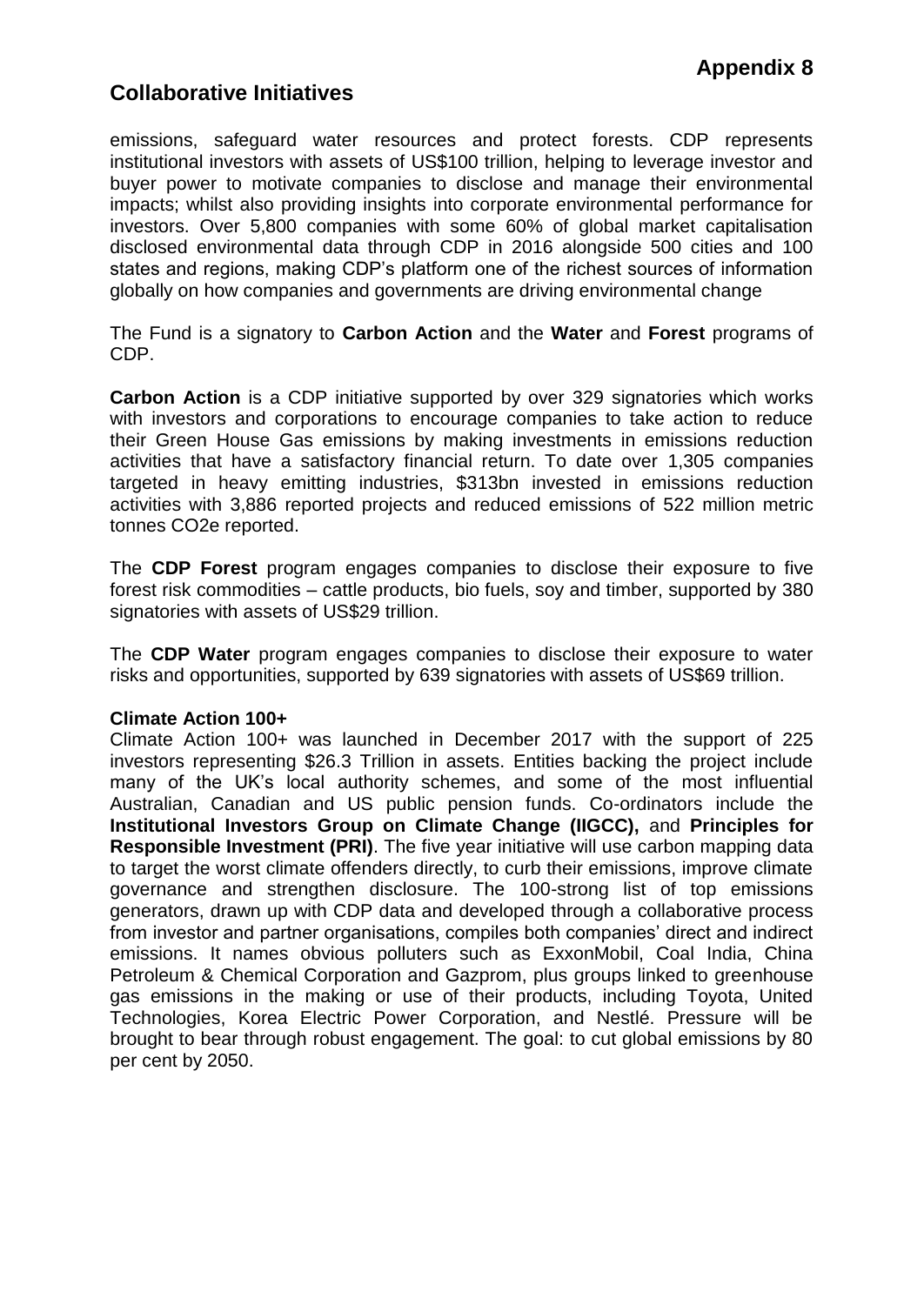# **Collaborative Initiatives: activity during the quarter**

Working with ShareAction and others, the Fund has carried out direct collaborative engagement across a range of initiatives. It is also a member of industry collaborative forums including the Local Authority Pension Fund Forum, the Institutional Investors Group on Climate Change and the Carbon Disclosure Project.

 The responsible investment charity **ShareAction** provided an update of progress on the **Investor Decarbonisation Initiative**. Three target companies, **Saint Gobain**, **A2A** and **Ajinomoto** committed to set Science Based Targets during quarter 2. ShareAction engaged with **Intel Corp** regarding Science Based Targets and the RE100 renewable energy initiative. The company is unwilling to make any public commitment before establishing a clear pathway to delivery. Science Based Targets and the EV100 electric mobility initiative were discussed with **Royal Mail Group**. As owners of the largest corporate fleet in the UK, they are considering EVs but are still at trial stage. ShareAction met with Head of Environment at **GSK** to discuss RE100, following an investor letter in mid-2017. GSK operate through 170 subsidiary companies therefore RE100 is challenging ambition. GSK are currently working on a new package of responsible business targets, including environmental targets.

Japanese companies **Fujitsu**, **Envipro Holdings** and **Marui Group** have joined RE100. Japan is considered an extremely difficult market for companies to source renewables and is the only G7 nation adding to its domestic coal power generation capacity, with roughly 45 new coal plants now in the pipeline. Leading Japanese companies, however, are looking to the future and taking direct action through their own purchasing decisions. In just over a year 10 Japanese companies have committed to 100% renewable electricity through RE100. These companies such as **Ricoh** (electronics), **AEON Group** (retail), **Daiwa House** (construction) and **Fujitsu** (I.T.) are leading the way with their 100% renewable electricity goals. Interestingly it is not only businesses in Japan that have shown their support for renewables, both the Japanese Ministry of Environment and the Ministry of Foreign Affairs have committed their departments – including all their global embassies – to 100% renewable electricity and have offered to act as ambassadors for the RE100 initiative.

 **ShareAction** provided a progress report on the **Living Wage** collaborative initiative. There are currently 36 accredited companies in the FTSE 100 and a further 10 which state they are compliant with the Living Wage for all of their operations, but are not yet accredited. **Croda International** and **Intertek** accredited with the Living Wage Foundation in quarter 2. The role of investors in driving progress on the Living Wage has been significant. Positive steps forward in dialogue with companies across the FTSE100 continues to develop as a result of engagement by the initiative. In addition to progressing active dialogue through one-to-one meetings and AGM questions, investors jointly sent letters to 6 companies in quarter 2: B&M European Value Retail, Capita, Galliford Try, Halfords, Kier Group and Millennium & Copthorne Hotels. International Consolidated Airlines Group (IAG) remains the only FTSE100 unwilling to engage on the Living Wage. ShareAction is currently working on the development of a programme aiming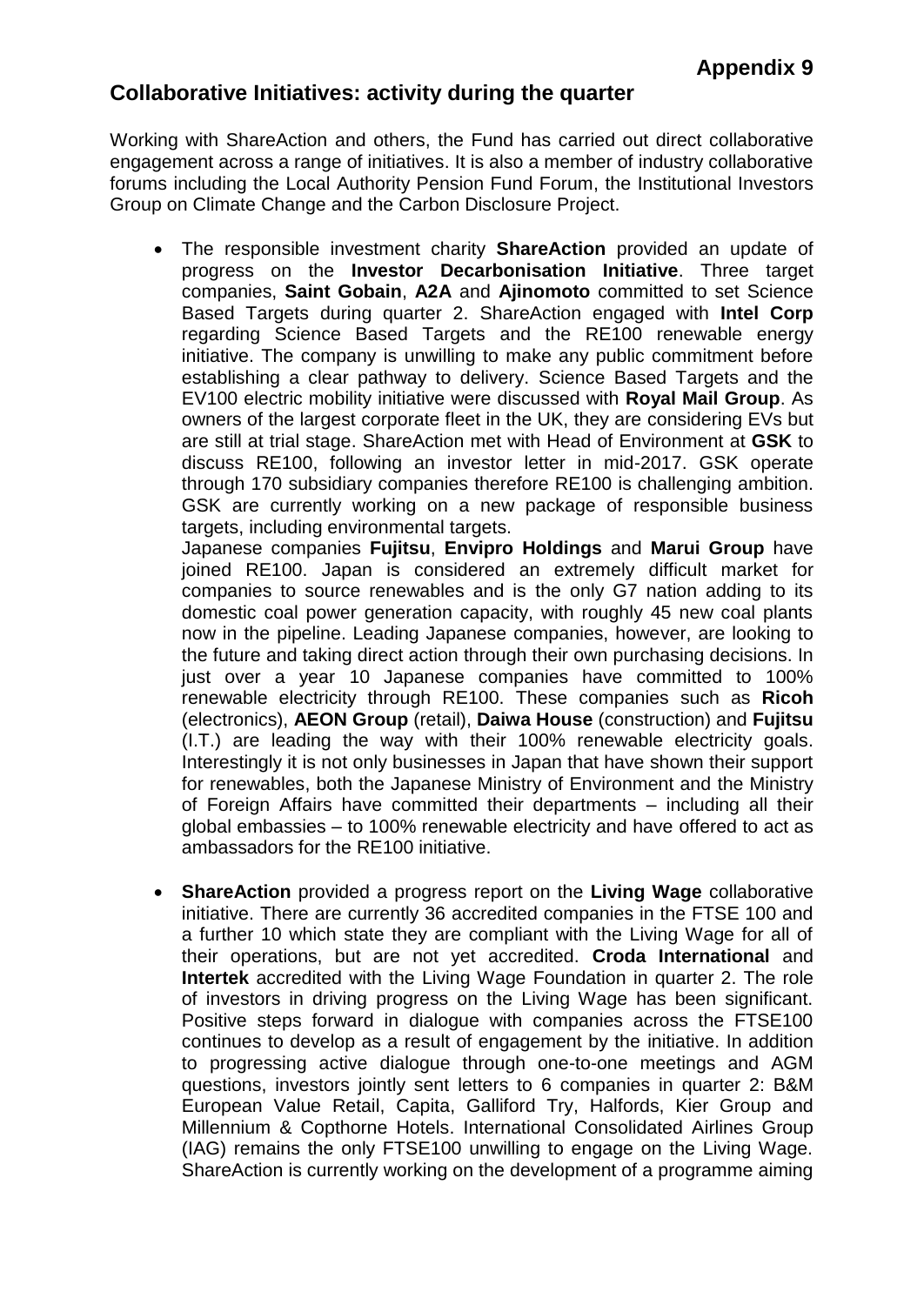## **Collaborative Initiatives: activity during the quarter**

to address wider UK workforce practices building on Living Wage engagements to encourage companies both within the FSTE100 and FTSE250 to accredit as Living Wage employers.

- In June the **Institutional Investors Group on Climate Change** (IIGCC) published their **2018 Global Investor Statement to Governments on Climate Change.** The statement signed by 319 investors representing more than USD \$28 trillion in assets was sent to the leaders of the Group of 7 nations (Canada, France, Germany, Japan, Italy, the U.K. and the U.S.) in advance of the G7 Summit on 8-9 June 2018. The statement reiterated investor support for the Paris Agreement and urged all governments to implement the actions that are needed to achieve the goals of the Agreement, with the utmost urgency. The statement calls on governments to:
	- Achieve the Paris Agreement's goals;
	- Accelerate private sector investment into the low carbon transition; and
	- **Commit to improve climate-related financial reporting.**

The statement will also form the basis of future engagements with governments at the next Global Climate Action Summit, the G20 Summit, and COP24. The investor statement can be found at [http://www.iigcc.org/files/publication-](http://www.iigcc.org/files/publication-files/GISGCC_FINAL_for_G7_with_signatories__update_4_June.pdf)

[files/GISGCC\\_FINAL\\_for\\_G7\\_with\\_signatories\\_\\_update\\_4\\_June.pdf](http://www.iigcc.org/files/publication-files/GISGCC_FINAL_for_G7_with_signatories__update_4_June.pdf)

• In April, as part a global coalition of 250 institutional investors representing over \$4.5 trillion in managed assets, the Fund co-signed a statement marking the five-year anniversary of the collapse of the Rana Plaza Building in Bangladesh. The statement highlights the success of the **Bangladesh Accord on Fire and Building Safety** which symbolizes what can be accomplished when brands use their collective leverage to resolve supply chain concerns. An unprecedented 220 brands and retailers joined the Accord for Fire and Building Safety signed in 2013, to use their leverage with supplier factories to conduct rigorous fire, electrical and building inspections. These inspections have resulted in remediation plans that have provided a safer working environment for the 2.5m workers in Accord factories. The 5 year agreement, now extended for an additional 3 years, is legally binding and has a unique governance structure which includes a steering committee made up of an equal number of brand and union representatives, with a neutral chair from the International Labor Organization. The Accord has provided in-depth health and safety training to personnel in 846 factories, and has investigated and resolved 183 worker complaints. While investors are pleased with progress made by the Accord, the statement emphasizes that the job of remediating all the issues is far from done and will continue to urge those companies that have not signed on to the 2018 Accord and its three-year extension to do so. The press release and the investor statement with signatories listed can be found at [https://www.iccr.org/investor](https://www.iccr.org/investor-statement-5th-anniversary-rana-plaza-disaster)[statement-5th-anniversary-rana-plaza-disaster](https://www.iccr.org/investor-statement-5th-anniversary-rana-plaza-disaster)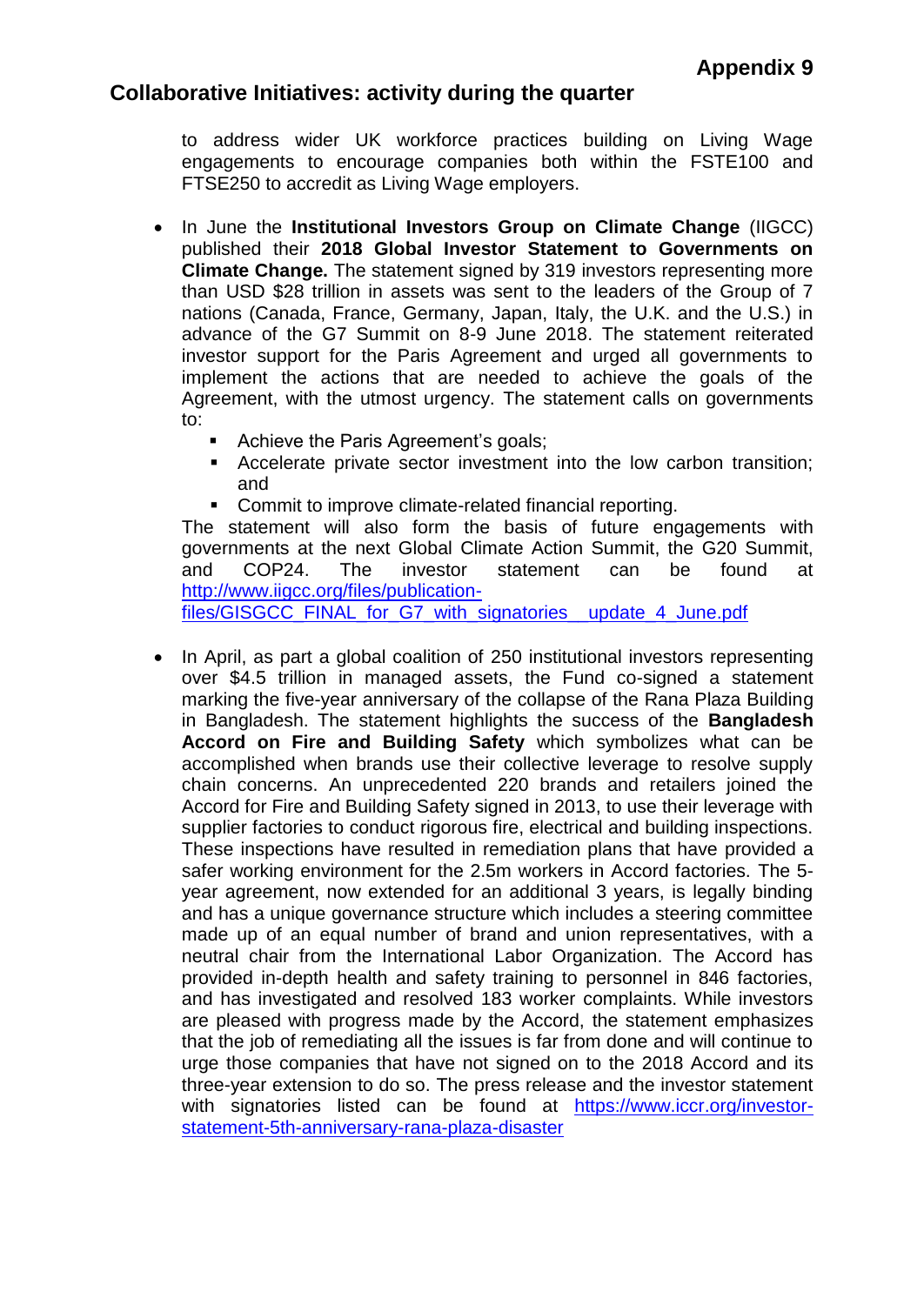# **Other developments during the quarter to 30th June 2018**

- In May the Fund's engagement overlay provider, **GES** launched a new engagement initiative, **Labour Rights in Food Supply Chains**. The 2017 International Labour Organisation (ILO) report, Global Estimates of Child Labor estimated the number of child labourers globally at 152 million, of which more than 70 per cent were found in agriculture. This makes it particularly relevant for the food industry to combat. The 2017 ILO report Global Estimates of Modern Slavery estimated that 25 million people could be classified as 'forced labour' globally, and 11 per cent of forced labourers were found in the agricultural and fishing sector. GES has identified five food commodities connected with some of the most elevated labour rights risks overall. These are coffee, rice, sugar, tea, and tomatoes. The objective is to improve companies' preparedness to address risks of child labour and forced labour in their supply chains, as well as to remediate other potential adverse labour rights impacts. In the engagement, specific emphasis will be to push for living incomes for agricultural workers and smallholders. Approximately 20 food and beverage producers as well as food retailing companies will be targeting by this engagement.
- In March the Fund responded to a request for information from the **House of Commons Environmental Audit Committee** regarding their inquiry into Green Finance. In a letter to the Convener of Fund the Chair of the Committee explained how the Environmental Audit Committee was "examining how the UK can mobilise the investment necessary to meet climate change targets and factor sustainability into financial decision making." As part of the inquiry the Committee was writing to the 27 largest UK pension funds responsible for some £550bn of long term investments in order to understand the strategic response of large investors to known environmental risks such as climate change. In particular the Committee was seeking to understand how the recommendations of the Financial Stability Board's Task Force on Climate Related Disclosures (TFCD), recently endorsed by the UK Government, should be implemented.

In May the Environmental Audit Committee released its report **Greening Finance: embedding sustainability in financial decision making**. The report reflected on the responses received from the 27 UK pension funds and concluded these investors fell into three broad categories: more engaged, engaged and less engaged. Strathclyde Pension Fund was identified as one of the 12 'more engaged' funds. It is apparent from the responses of the 'more engaged' group of pension funds to the Committee's letter that significant progress is being made by some pension funds. According to the report "the 'more engaged' group had clearly identified climate change as a long-term risk (and opportunity), often some years ago, and were actively managing it. This group tended to demonstrate a strong sense of organisational purpose. Although the funds manage multiple risks, climate change was identified as particularly challenging and in need of specific attention as a long-term threat to beneficiaries' pensions." The full report is available at:

[https://publications.parliament.uk/pa/cm201719/cmselect/cmenvaud/1063/10](https://publications.parliament.uk/pa/cm201719/cmselect/cmenvaud/1063/1063.pdf) [63.pdf](https://publications.parliament.uk/pa/cm201719/cmselect/cmenvaud/1063/1063.pdf)